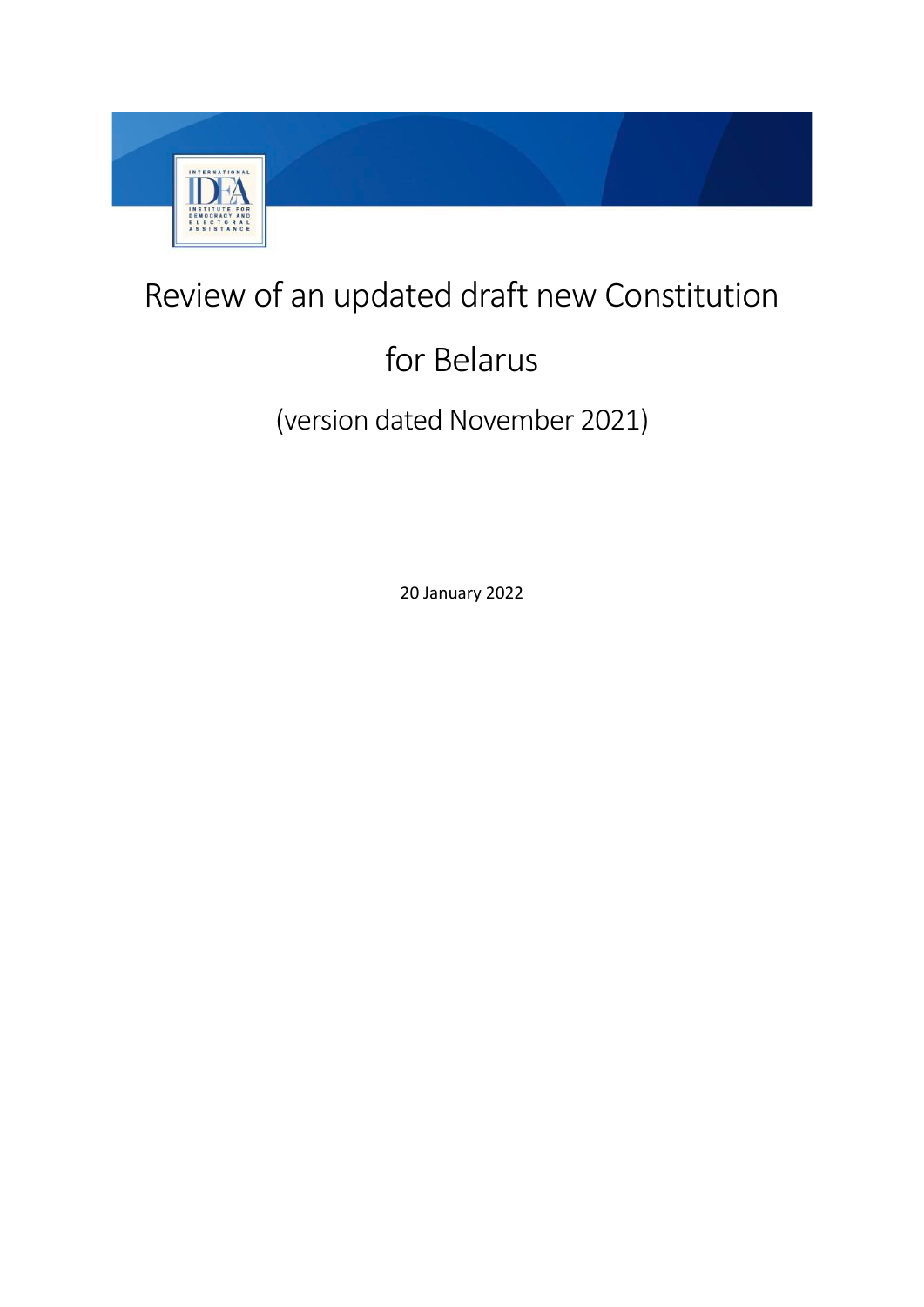© 2022 International Institute for Democracy and Electoral Assistance (IDEA)

This analysis is independent of any national or political interests. It was prepared on the basis of input by the Institute's in-house and external experts. Views expressed in this review may not necessarily represent the official position of International IDEA, its Board or its Council members.

The electronic version of this publication is available under a Creative Commons Attribute-NonCommercial-ShareAlike 3.0 (CC BY-NC-SA 3.0) licence. You are free to copy, distribute and transmit the publication as well as to remix and adapt it, provided it is only for non-commercial purposes, that you appropriately attribute the publication, and that you distribute it under an identical licence. For more information on this licence visit the Creative Commons website:

<http://creativecommons.org/licenses/by-nc-sa/3.0/>.

International IDEA Strömsborg SE–103 34 Stockholm Sweden Telephone: +46 8 698 37 00 Email: info@idea.int Website: <http://www.idea.int>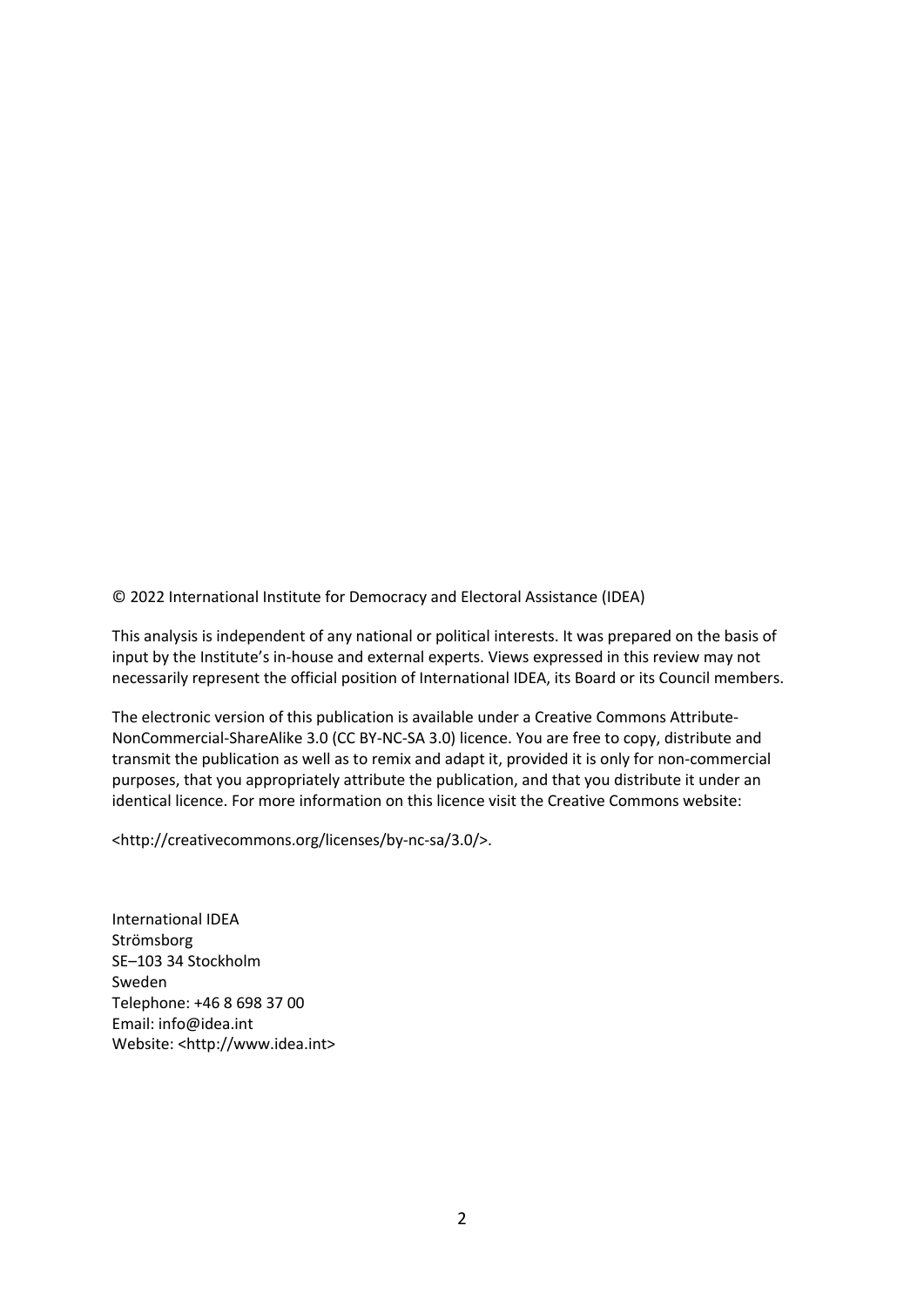#### Contents

| I.             |                                                                                  |
|----------------|----------------------------------------------------------------------------------|
| 11.            |                                                                                  |
| III.           | COMMENTS ON THEMATIC BLOCKS AND SECTIONS OF THE DRAFT CONSTITUTION               |
| Α.             | Fundamentals of constitutional order, human rights, freedoms, and obligations  6 |
| <b>B.</b>      |                                                                                  |
| 1.             |                                                                                  |
| 2.             | Establishment and functioning of the Central Election Commission  11             |
| 3.             |                                                                                  |
| 4.             |                                                                                  |
| 5.             |                                                                                  |
| 6.             |                                                                                  |
| 7.             |                                                                                  |
| 8.             |                                                                                  |
| 9.             |                                                                                  |
| $C_{\cdot}$    |                                                                                  |
| 1.             |                                                                                  |
| 2.             |                                                                                  |
| 3.             |                                                                                  |
| 4.             |                                                                                  |
| D.             |                                                                                  |
| 1.             |                                                                                  |
| 2.             |                                                                                  |
| 3.             |                                                                                  |
| Е.             |                                                                                  |
| $\mathbf{1}$ . |                                                                                  |
| 2.             |                                                                                  |
| 3.             |                                                                                  |
| F.             |                                                                                  |
| 1.             |                                                                                  |
| 2.5            |                                                                                  |
| IV.            |                                                                                  |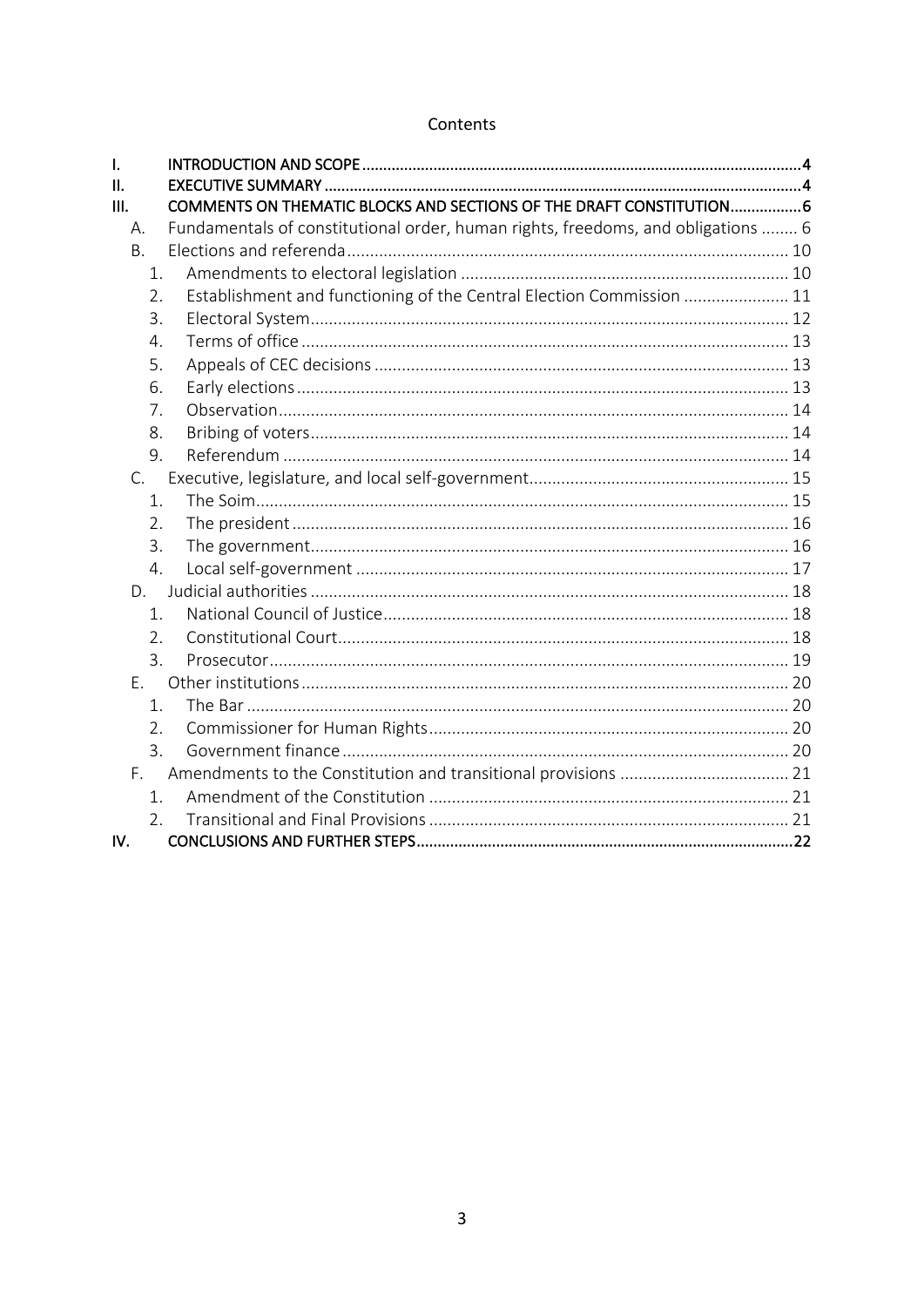## I. Introduction and Scope

The comments below relate to the draft version of the new Constitution of Belarus dated 25 November 2021, which was developed by the Public Constitutional Commission with support and advice from national and international experts. This review is based on an unofficial English translation so issues of translation might therefore arise.<sup>1</sup> It follows and builds on comments on earlier drafts provided by International IDEA. This analysis covers the entirety of the draft new Constitution and aims to provide feedback on the changes introduced in the meantime, as well as on the overall draft as it stands.

The comments provided in this review are intended to further expand and build on relevant constitutional expertise and advice that are being made available to the drafters by various experts in constitutional law, as well as national and international actors.

### II. Executive Summary

The draft Constitution provides a solid basis for the construction of a parliamentary democracy in Belarus. In order to arrive at the current version, much effort has been made by the drafters and experts involved to assess the shortcomings of the current constitution and to look to examples from other constitutions and country experiences in order to make the transition.

It is welcome that in the course of the draft Constitution's development its authors continued to engage with citizens, and national and international counterparts to seek input and feedback and to further develop and improve the draft on this basis. This engagement has led to further improvement of its technical quality and integration. The drafters have substantially reviewed and improved the structure of the text, its internal cohesion, and the precision of the formulations used. Importantly, a considerable number of past comments and suggestions provided by International IDEA were taken into account and are reflected in the draft. As it stands, the text of the new Constitution is well thought out and overall in line with international standards on guarantees and the protection of fundamental rights and freedoms. Therefore, the draft as such, as well as the process of its development and public consultation to date, deserve a positive assessment.

Substantively, most of the key decisions on constitutional design appear to have made, and a number of elements and choices have remained stable across the drafts. These include the rules on amendment, the basic emphasis on parliament as the major policymaking body, the importance of representative institutions at the local level, and the set-up of the judicial system. The rights provisions are clearly in line with global human rights instruments.

At the same time, with respect to some of the proposed solutions, alternative options might be considered and are recommended, as elaborated below. It is acknowledged, however, that there may not always be a single ideal solution, and some choices remain within the purview of the constitutional and legislative drafters.

 $1$  This analysis was prepared in English language. Unofficial translation in Russian language is available.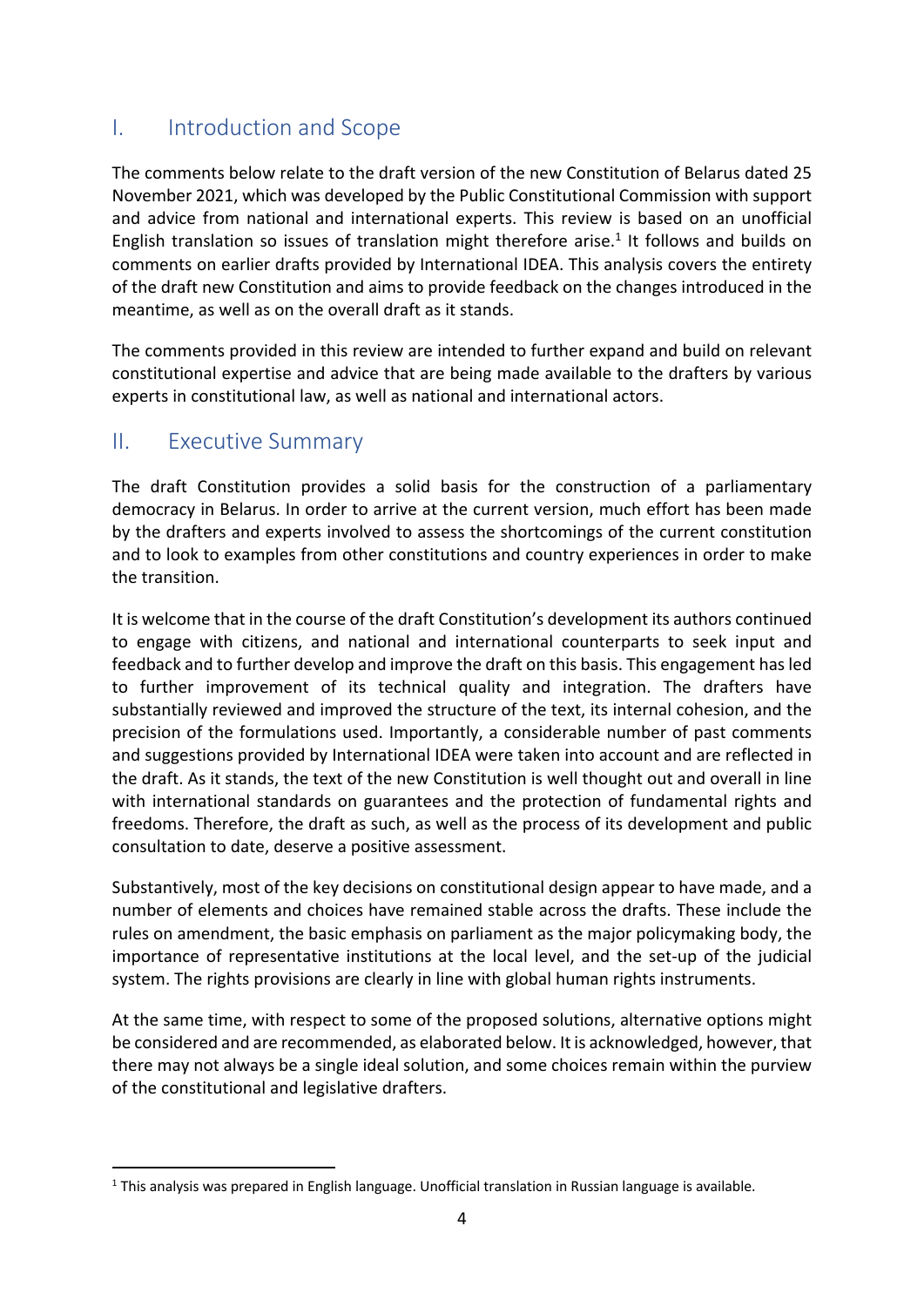The major change over the course of the year has been in the relative strength of the presidency. In the initial version, reviewed in January, the president's refusal to sign a law could be overcome by a majority of elected deputies. Then, in the April version, a three-fifths vote was required for the Supreme Council to overrule the president's refusal to sign. The current version returns to an absolute majority of deputies, although this time of the *constitutional number* of deputies, which is a slightly higher threshold than the initial formulation of 'elected' deputies. Nonetheless, this basically represents a return to a purer form of parliamentary system. As noted in earlier comments, this leaves the directly elected president relatively weak and could lead to tensions. The president has consistently been described as a foreign policy figure, but most of the key powers are either shared with the government or exercised on the proposal of the government.

Provisions pertaining to the judicial system have also been improved over the course of the year. The concept and structure of the Constitutional Court are more in line with those of other countries, and this body will be important in ensuring compliance with the Constitution. In this most recent version of the draft, juries are allowed but not required—the drafters have wisely left this issue to the future legislature.

Overall, the following key strengths and areas for possible improvement are noted and are elaborated on further in text of this review:

#### **Key strengths**

The draft Constitution:

- Is based on the principles of the rule of law and the separation of powers, which is evident in all chapters;
- Establishes respect for key human rights and freedoms;
- Considerably reduces presidential authority;
- Established parliament as the ultimate legislative authority;
- Establishes an independent judiciary with minimal political interference;
- Establishes a Constitutional Court with the possibility of review of individual cases;
- Introduces provisions on stability of electoral legislation and stipulates matters which require approval on two occasions separated by a general election;
- Establishes an independent Human Rights Commissioner as an office that possesses the requisite privileges and immunities to carry out its work;
- Creates a method for amendment of the constitution and transitional provisions that give time to set up the necessary new bodies and bring laws into line.

#### **Remaining gaps and areas for improvement**

- The hierarchy of legal norms, in particular the position of international treaties vis-à-vis the draft Constitution, could be clarified;
- The requirement to respect fundamental rights could be made applicable not only to public but also to private sector entities;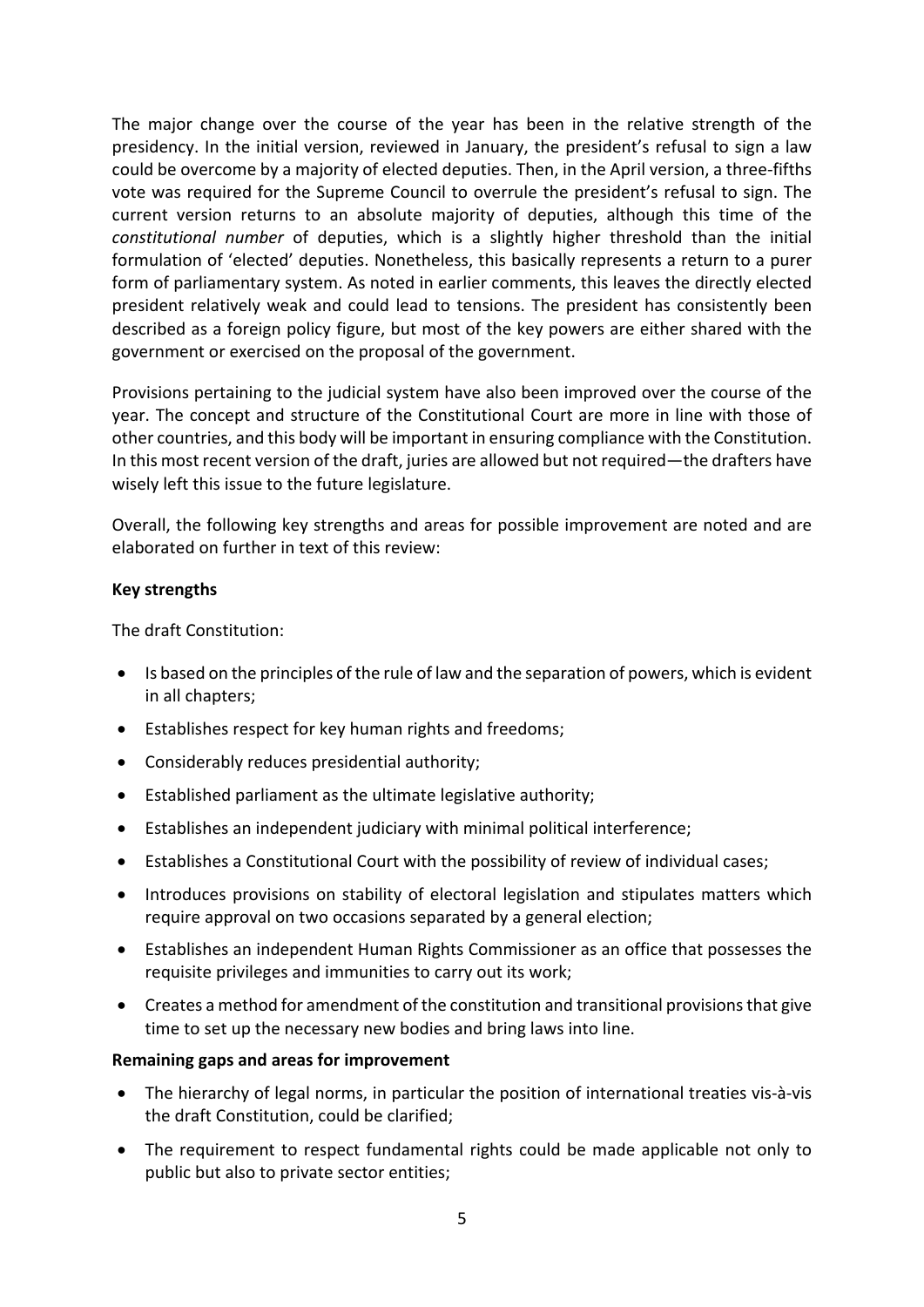- The article on freedom of assembly could be kept to stipulating the right, without any reference in the constitution to advance notifications;
- The state of emergency provisions, including their impact on the conduct of electoral events, could be expanded;
- Provisions on the 'right to resist' require attention and explanation;
- Transitional provisions on appointment procedures to the Central Election Commission could be clarified;
- Provisions on the bribery of voters could be framed as a blanket prohibition;
- Procedures for lifting the immunity of Soim members and applicable exceptions could be reviewed;
- An explicit provision on irremovability or security of tenure for judges could be considered;
- The exact manner of decision-making and/or consideration by the Constitutional Court could be made clearer;
- The role of the Constitutional Court in the amendment of the Constitution could be clarified, as well as the need for international experts in the first National Council on the Judiciary;
- Grounds and procedures could be outlined for the removal from office of the Prosecutor, the Control Chamber and the Commissioner for Human Rights.

## III. Comments on thematic blocks and sections of the draft constitution

#### A. Fundamentals of constitutional order, human rights, freedoms and obligations

Possibly by reason of translation, article 2, paragraph 5 of the Chapter is unclear. What the paragraph means by '*right to resist*' [….] '*if the use of legal means turns out to be impossible*' should be clarified. While the historical context of the paragraph is understood, 'tyranny and oppression' should not lead to the use of means that in this case could by inference be illegal—that is, as quoted above, if legal means do not succeed, other means to 'resist' may be used. In a country governed by the rule of law, as Belarus aims to be, this paragraph would benefit from rephrasing.

Historically, many countries have, with good reason, secured in their constitutions a safeguard against a repeat of tyrannical rule, oppression or Nazism by inscribing it directly in the constitution, primarily through the ambit of political party formation. The Basic Law in Germany,<sup>2</sup> for instance, expressly continues the denazification provisions and provides for the prohibition of parties that, in their aims or through the behaviour of their members, are

<sup>2</sup> Article 139 [Continued applicability of denazification provisions] *'The legal provisions enacted for the 'Liberation of the German People from National Socialism and Militarism' shall not be affected by the provisions of this Basic Law'.* Basic Law *(Grundgesetz*) of 23 May 1949.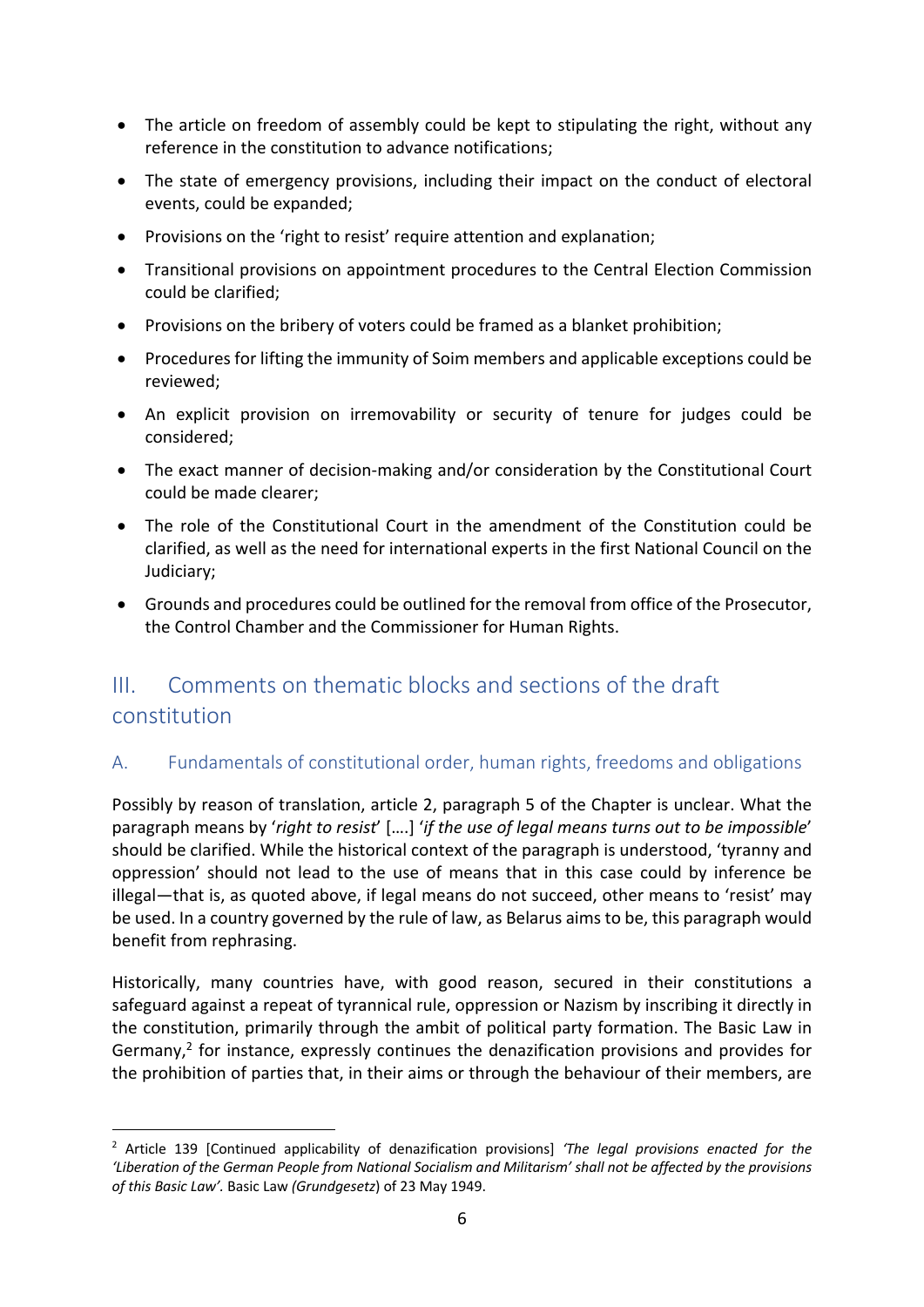likely to disrupt the free democratic constitutional order or to cause its downfall.<sup>3</sup> The Italian Constitution prevents any reconstitution of a fascist political party.4 According to the Venice Commission 'The Danish and Portuguese constitutions, for example, permit the prohibition of parties which resort to or encourage violence, even if it is not subversive or racist. In Albania the law prohibits parties which draw attention to their aims and attempt to achieve them through violence, the use of weapons and other anti-democratic methods'. 5

**Recommendation:** *Consider clarifying the meaning of the provision 'if the use of legal means turns out to be impossible'*. *Instead, the formation of political parties that might be based on hatred, fascist agendas or undemocratic methods of change of government could be more strictly regulated.* 

Regarding article 5, it might be more fitting for this article to be named 'hierarchy of legal norms' as it organizes the importance of treaty law, the Constitution and primary laws. Strikingly, paragraph 7 states that 'The Republic of Belarus is not allowed to conclude international treaties that do not comply with the Constitution'. This puts the hierarchy in peril. The Constitution requires ratification of international treaties (art. 95, 1.4) and in article 128(1)2 gives the Constitutional Court the power to review such treaties. That article allows the Court to 'consider the issue' but it might be beneficial to state that it can hold the treaties unconstitutional under article 5.7. Without a clear qualification as to the hierarchy, the Constitution would in fact be above international law but the previous paragraph 6 of article 5 clearly states that international treaties have priority over laws and are part of national legislation. It becomes clear later in the text that they must be signed by the president and ratified by the Soim (art. 94, para. 1.4).

#### **Recommendation:** *Consider addressing the contradiction between paragraphs 6 and 7 of article 5, and clarifying paragraph 7 of article 5.*

Chapter 2 on human rights, freedom and obligations covers all the basic human rights that every democratic constitution should contain. Article 10 refers, admirably, to human rights and freedoms that are natural and inalienable. It is unclear, however, whether it is international or general human rights that are being referred to, and whether this category includes rights outside those listed in the Constitution. The courts might use the generality of the phrase to incorporate new rights into the constitutional order.

In addition, paragraph 3 would benefit from clarification of what is meant by human rights being 'natural'. Natural law<sup>6</sup> has a different definition in legal theory to human rights law as enshrined in the treaties. This raises concerns as to whether the addition of this word could

<sup>&</sup>lt;sup>3</sup> Guidelines on Prohibition and Dissolution of Political Parties and Analogous Measures, Venice Commission, CDL-INF (2000) 1, Section B. 4

Constitution of the Italian Republic, 27 December 1947, Section on Final and Transitional provisions: XII 'It shall be forbidden to reorganize, under any form whatsoever, the dissolved Fascist party'.

<sup>5</sup> Guidelines on Prohibition and Dissolution of Political Parties and Analogous Measures, Venice Commission, CDL-INF (2000) 1, Section B para.6.

 $6$  The term 'natural law' is ambiguous. According to natural law legal theory, the authority of legal standards necessarily derives, at least in part, from considerations linked to the moral merit of those standards. There are several different legal theories of natural law, which differ from each other with respect to the role that morality plays in determining the authority of legal norms, see https://iep.utm.edu/natlaw/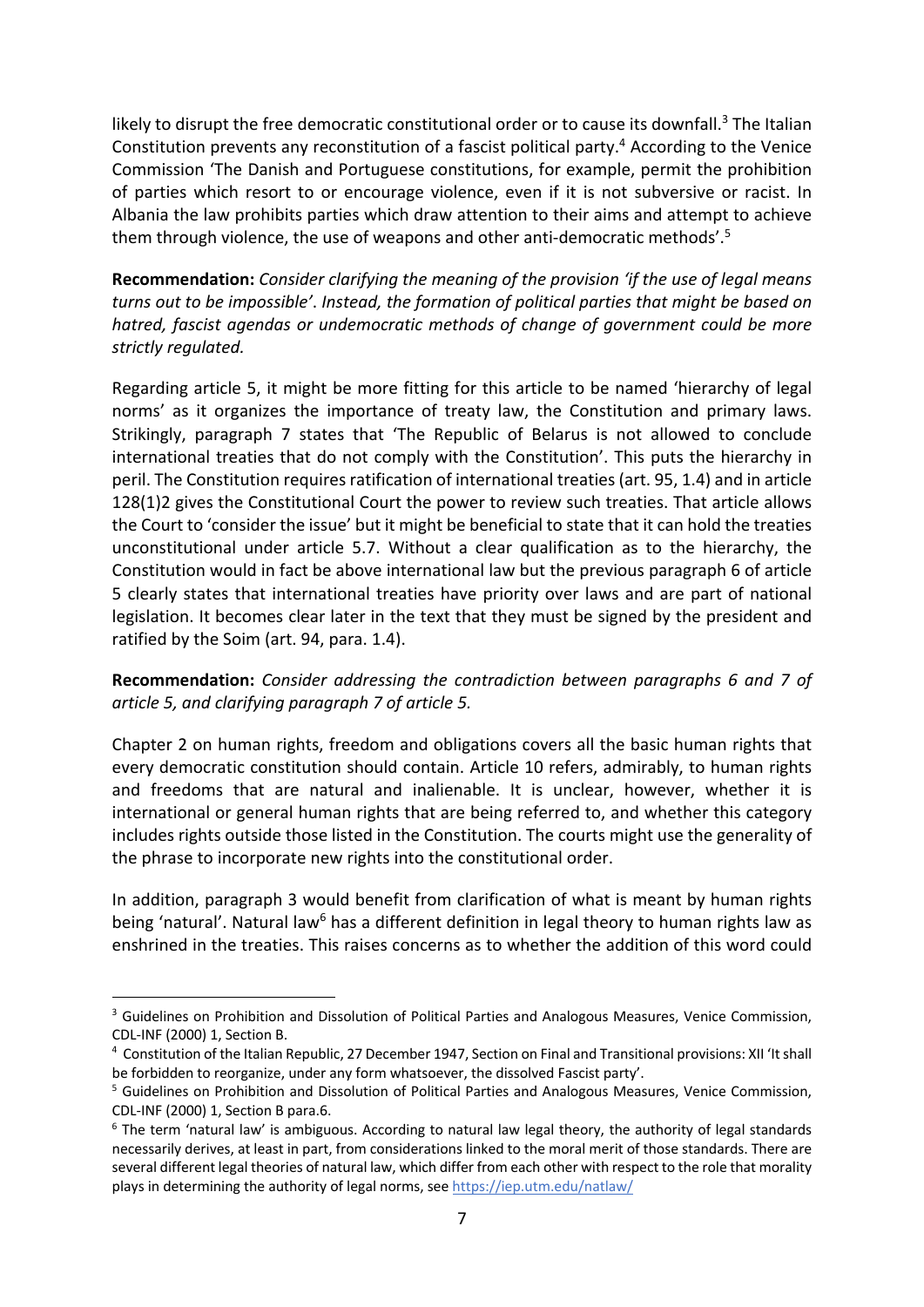widen the scope of interpretation of the rights contained in the Constitution, in particular based on morals and ethics rather than constitutional and treaty standards.

**Recommendation:** *Unless caused by issues of translation, consider deleting or clarifying the word 'natural' from article 10.*

Currently, article 10(4) only applies to state organs. However, constitutions around the world increasingly require that fundamental rights—particularly freedom from discrimination and the rights to equal treatment and opportunities—also be protected in the private, non-state sphere. The application to both state and private spheres imposes a greater responsibility on the state to prevent, impose sanctions on and remedy abuses by private persons, organizations and enterprises, and can be particularly important in preventing rights violations against women and minority groups. See, for instance, the constitutions of Greece (1979), article 25(1); Mozambique (2004), article 56(1); and Angola (2010), article 28(1).

**Recommendation:** *Consider expanding the application of the requirement to respect fundamental rights to both public and private sector entities. While it is important to ensure a clear distinction between the constitutional duties of the government and constitutional duties in the private sphere, it may be advisable to apply the requirement to respect, at a minimum, rights to non-discrimination and equality to private sphere individuals, organizations and entities, in addition to the state.* 

As mentioned in respect of previous drafts, international law recognizes a right of asylum not just for those persecuted based on 'opinion, religious beliefs or nationality' but also for those persecuted on the basis of race, language, association with a nation and membership of a particular social group.<sup>7</sup> The language of the Constitution, in particular in article 12 on foreign citizens and stateless persons, should probably match the language widely used in international law, unless the intention is to exclude these categories intentionally.

Furthermore, article 12(2) states that asylum seekers 'shall be granted' asylum in accordance with generally recognized norms of international law. It is recommended that a sentence be added that 'the exact procedures will be established by national law'. As drafted, the article seems to *require* Belarus to give asylum to anyone who asks for it. The mandatory language could constrain a future legislature on how it approaches the issue.

#### **Recommendation:** *Consider adding a reference to other legislation on the right to seek asylum and broadening the basis.*

Article 15 speaks of the deprivation of liberty and the provisions on the permissible limitations on a person's liberty are largely in line with international standards. The 48-hour limit on holding a person in custody before being brought before a court isthe constitutional standard adopted by many states, such as Estonia, Lithuania and Poland. It is recommended again to

<sup>&</sup>lt;sup>7</sup> The 1951 Convention on Refugees, Article  $I(A)(2)$ : refugees are those with a 'well-founded fear of persecution based on his or her race, religion, nationality, political opinion, or membership of a particular social group'. Also consider the example of article 44 of the Constitution of Montenegro: 'A foreign national shall not be expelled from Montenegro to where due to his race, religion, language or association with a nation he/she is threatened with a death sentence, torture, inhumane degradation, persecution or serious violation of rights guaranteed by this Constitution'.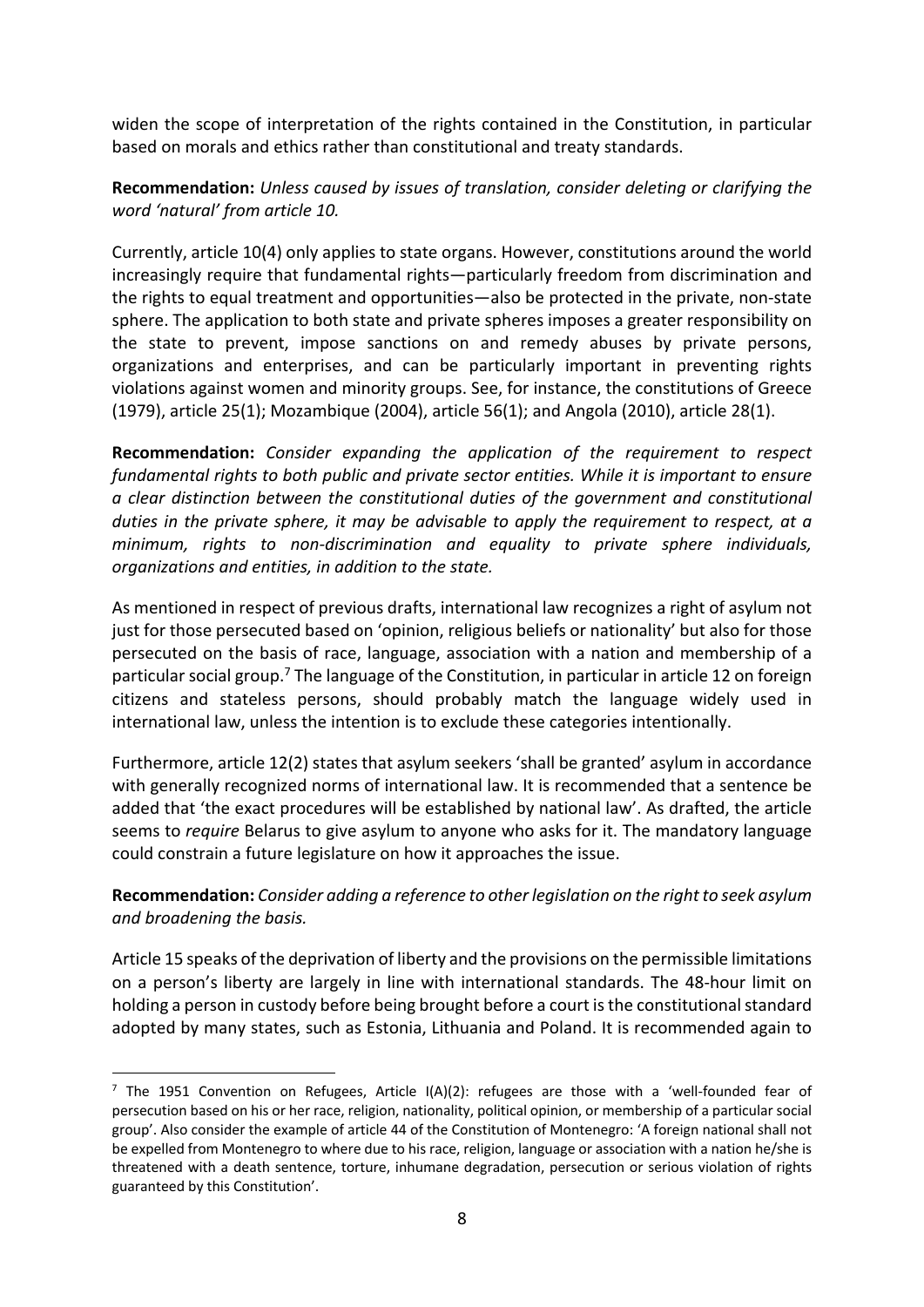consider that following the said 48 hours, the court is given a time limit on making its court order. In the Czech Republic, Poland and Georgia, the Constitution specifies that the court has 24 hours to make its decision.

**Recommendation:** *Giving the courts a specific time limit to arrive at any further decision to detain or release would improve the provision as it stands.* 

Furthermore, it is worth considering whether article 20 on the inviolability of private life can be merged with article 31 on the inviolability of the home, and to stipulate further requirements.

**Recommendation:** *Consider merging articles 20 and 31 and stipulate that any search of a home, premises or vehicle may be made only in cases and in a manner specified by statute and based on a court order.*

Article 24 addresses freedom of assembly, and does so in a manner compatible with international standards. However, the paragraph that speaks of 'advance' notification remains. This could hamper interpretation of international law, where spontaneous assemblies are permitted without notification by reason of their reaction to an immediate event.<sup>8</sup> Indeed, there should be no conflation of mass events, such as sporting events and meetings, which may be of a different character. Certainly, the fact that an assembly might disturb traffic does not need to be enshrined at the constitutional level. The European Court of Human Rights has long held that public roads are just as much at the disposal of demonstrators as they are of drivers and cyclists, and a small and temporary disturbance of traffic is no reason to deny or redirect an assembly. Thus, many constitutions leave the right of freedom of peaceful assembly at the general level, including in Lithuania and Poland, to avoid the risk of entrenching practices as mandatory and subjecting them to constitutional review. Notifications, where necessary, can be worked out in legislation.

#### **Recommendation:** *Consider removing the mention of advance notification from article 24.*

Article 30 on the rights of property owners provides for compensation to owners of property taken by the state. Article 30(6) could also provide for the right to timely or prompt adjudication, which is the prevailing rule in international law.

**Recommendation:** *Consider stipulating the right to timely and prompt adjudication in connection with article 30.*

Article 49 is an interesting addition and corollary to the freedom of expression and assembly, essentially understood as enshrining civil disobedience.9 This article would warrant clarification as it does not appear *prima facie* to be in line with the principles of the rule of law.

Article 52(2) stipulates which rights and freedoms the restrictions permissible under article 52(1) would not be applicable. This provision is interesting but unusual. Crucially, some of the provisions applicable to 'non-restrictable' rights contain what are called internal limitation

<sup>8</sup> *Bukta v Hungary,* European Court of Human Rights (Application no. 25691/04), Judgment of 17 July 2007.

<sup>9</sup> Henry David Thoreau, Essay '*Resistance to Civil Government*', 1845-1850.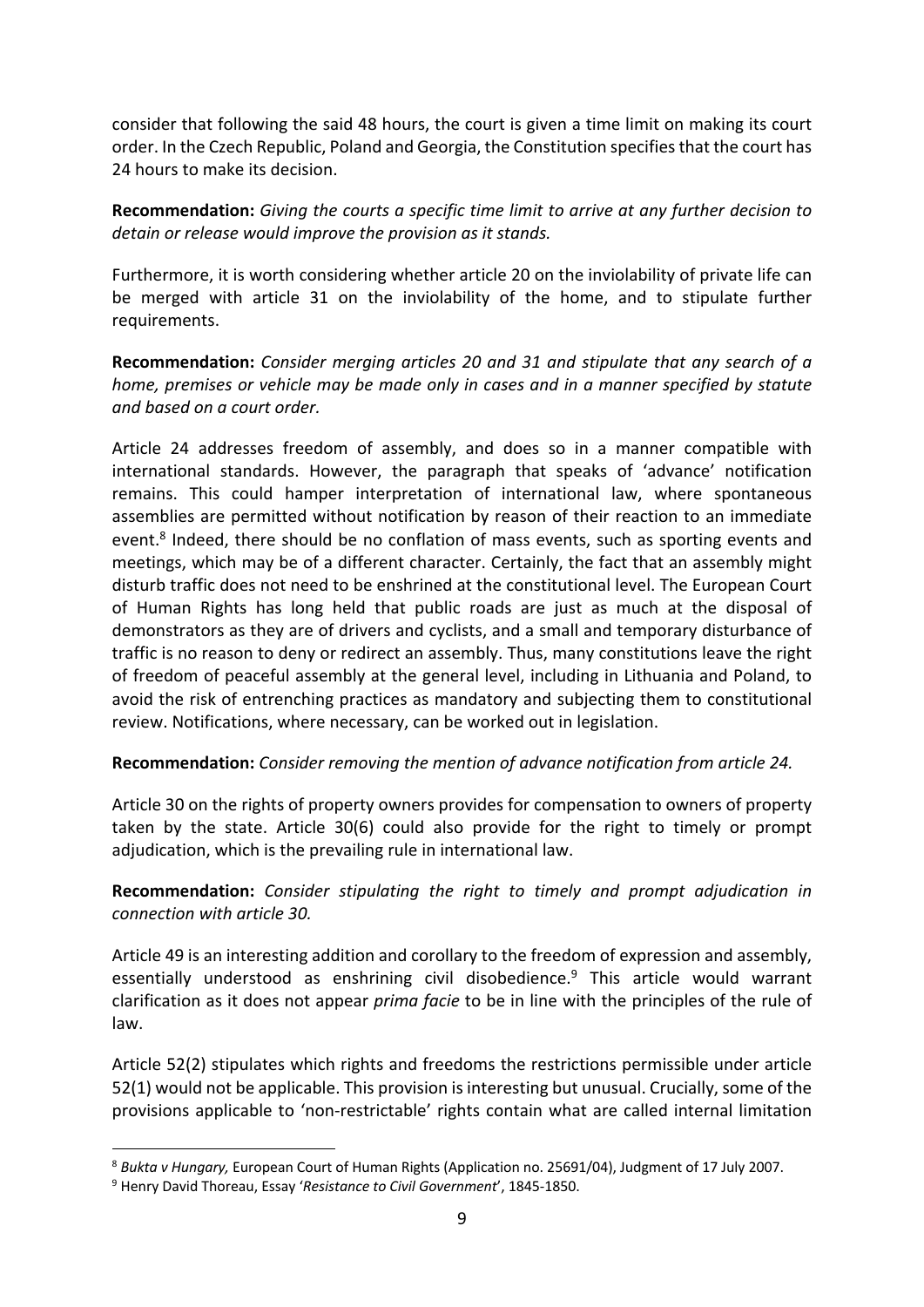clauses, which are subject to the law. Thus, this preclusion of the possibility of a limitation of rights could contradict the limitations allowed under each individual provision. For instance, article 15(5) states that a person who has been deprived of his or her liberty in an unlawful or *unreasonable manner, or has been convicted unreasonably*, has the right to compensation of damages from the state.

Article 53 addresses the state of emergency and serves as the derogation clause that allows for the suspension of certain rights during emergencies. It properly excludes certain articles, such as those on freedom from torture, the right to life and freedom of religion, from suspension during emergencies under paragraph 2. However, it does not exclude the right to be free from discrimination laid out in article 27. While it is true that an emergency might require some kind of discrimination, such as on the basis of political or philosophical views in the event of insurrection, it might be possible to add some language about non-discrimination to article 53. The International Covenant on Civil and Political Rights(ICCPR), article 4.1, states that measures in an emergency must not involve discrimination '*solely* on the ground of race, colour, sex, language, religion or social origin' (Emphasis added). Incorporating this language into article 53 is recommended.

In addition, it is worth considering adding set time limits and a procedure into the Constitution, such as a vote in parliament, in order to clearly define for how long the president can put in place a state of emergency (in the power given to him by art. 95, para. 1.9), which must be later approved by the Soim. The length of time is not currently established, or how many times (if any) it can be extended. It is also good practice to require automatic expiration after a set time, unless reaffirmed by parliament, often with an increased votes threshold.

**Recommendation:** *It would be valuable to consider including non-discrimination as a nonderogable norm into article 53; and the introduction of strict time limits to avoid lengthy or 'permanent' states of emergency, which would limit fundamental rights.*

Furthermore, with regard to the provisions in article 64(3) and article 72(3)1, which stipulate that elections shall not be held during martial law or a state of emergency, consideration may be given to stipulating that this applies to situations of a nationwide state of emergency—or at least that affect significant parts of the country—or that the emergency must seriously affect the organization of elections. Such a stipulation could help safeguard against abuse.

#### B. Elections and referendums

Provisions pertaining to elections and electoral rights are included in articles 54–64 of the draft Constitution. Several of these articles have undergone review since the May commentary.

#### 1. Amendments to electoral legislation

In addressing a prior recommendation in section 3.5 of the preceding review on restrictions on the amendment of electoral legislation, article 64(5) of the current draft defines the matters which require approval on two occasions separated by a general election. This applies to changes pertaining to electoral rights, the electoral system, and the formation and powers of election commissions. Other matters require only the passage of amending legislation under the regular procedure, albeit constrained by article 64(6) which prohibits this under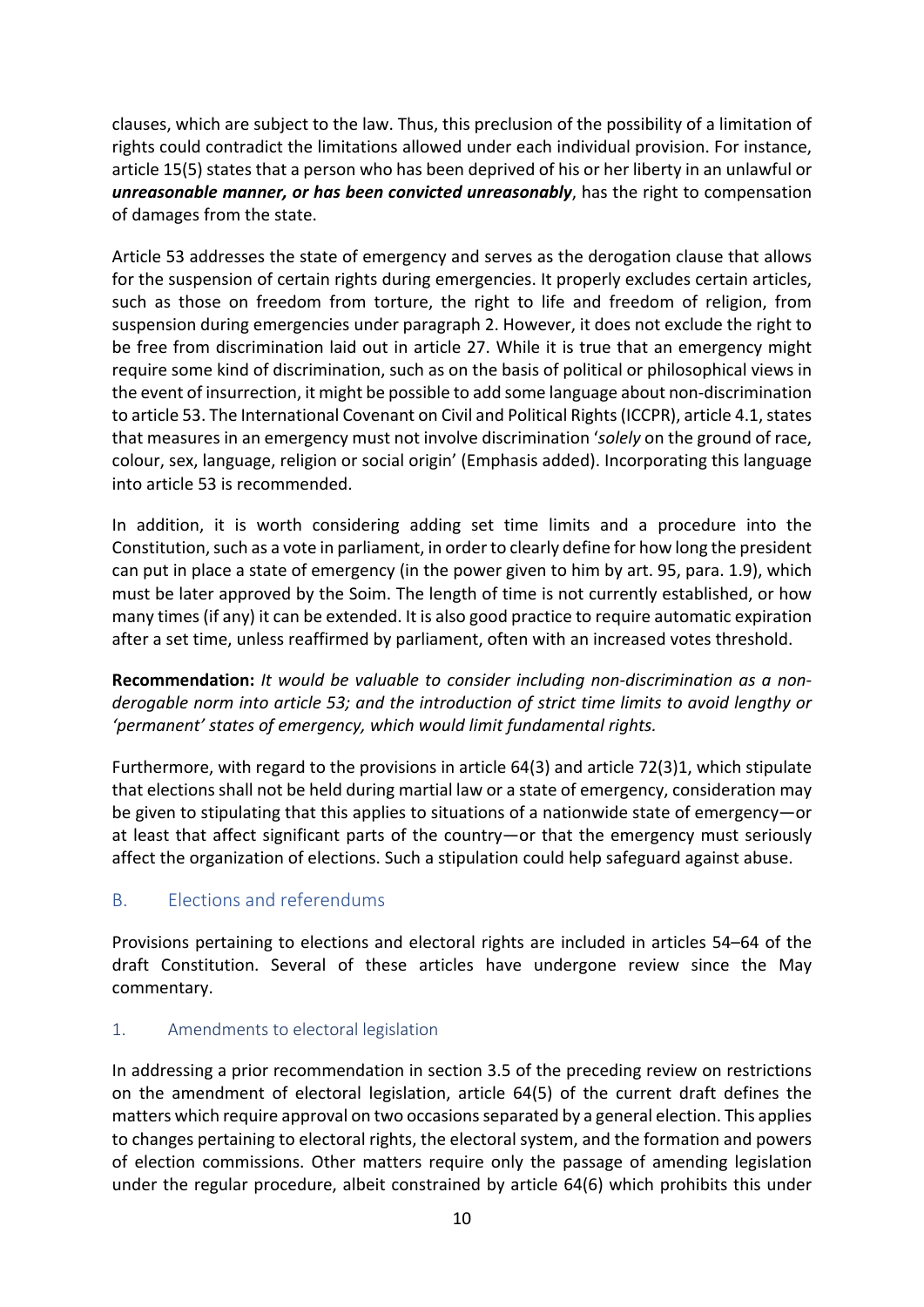martial law or a state of emergency, or less than six months before a general election. This distinction between matters of principle and matters of practicality (e.g., detailing of the processes of registration, candidate nomination, campaign regulation, vote counting and dispute resolution) may prove helpful in practice, enabling timely adjustments in response to any issues that might be identified.

#### 2. Establishment and functioning of the Central Election Commission

The new draft takes a radically different approach to the composition of the Central Election Commission (CEC) to the one in the previous draft text. It contains two clear and valuable provisions: the permanence and independence of the CEC, laid down in article 63(1); and a requirement that the CEC elect its own Chair, Deputy Chair and Secretary from among its membership, contained in article 63(3).

Article 63(2) establishes the CEC as an 11-member body with members appointed by those political parties which have representation in the Soim. The CEC is therefore dependent on the legislature, with no role for the president or the executive. The chosen partisan model has the benefit of preventing capture of the commission by one or two of the largest parties. What kind of party system will emerge in a free Belarus remains to be seen but giving the top 11 parties in parliament a seat on the CEC will go a long way towards ensuring the legitimacy of election management.

The chosen model also lies completely within the 'mutual policing' approach to independent election administration adopted across much of Central and Eastern Europe and the former-Soviet Union since 1989, which has often reflected a lack of trust and confidence that it would be possible to find electoral administrators who would be both genuinely independent and generally accepted as such. This change in approach presumably reflects the views of the drafters following discussions on the principles. While it would be possible to incorporate into the new approach a requirement for CEC members to possess qualifications, as was proposed in International IDEA's earlier recommendations (point 3.3 in the May commentary), this may be more difficult to operate in practice, and could in particular act as a hindrance to the promotion of gender, youth and other diversity in electoral management.

One consequence of the new approach is that the entire CEC membership is renewed at the same time, presumably after the newly elected Soim has been sworn in and all electoral disputes and challenges have been resolved. It therefore implicitly defines the term of office of its Chair, meeting our earlier recommendation in Section 3.4, and of its Deputy Chair and Secretary.

There is no provision for the terms of office of CEC commissioners to be staggered in order to maintain some continuity of institutional memory. (It is difficult to achieve this under the mutual policing model.) Any such continuity will thus be achieved through the permanent secretariat staff of the CEC, which makes these appointments particularly crucial.

The transitional arrangements contained in article 165 for the appointment of the first CEC following the adoption of the constitution raises several questions. Each registered party is entitled to appoint one CEC member, with no link to the membership of the legislature. While this approach recognizes that representation in the existing legislature is not a suitable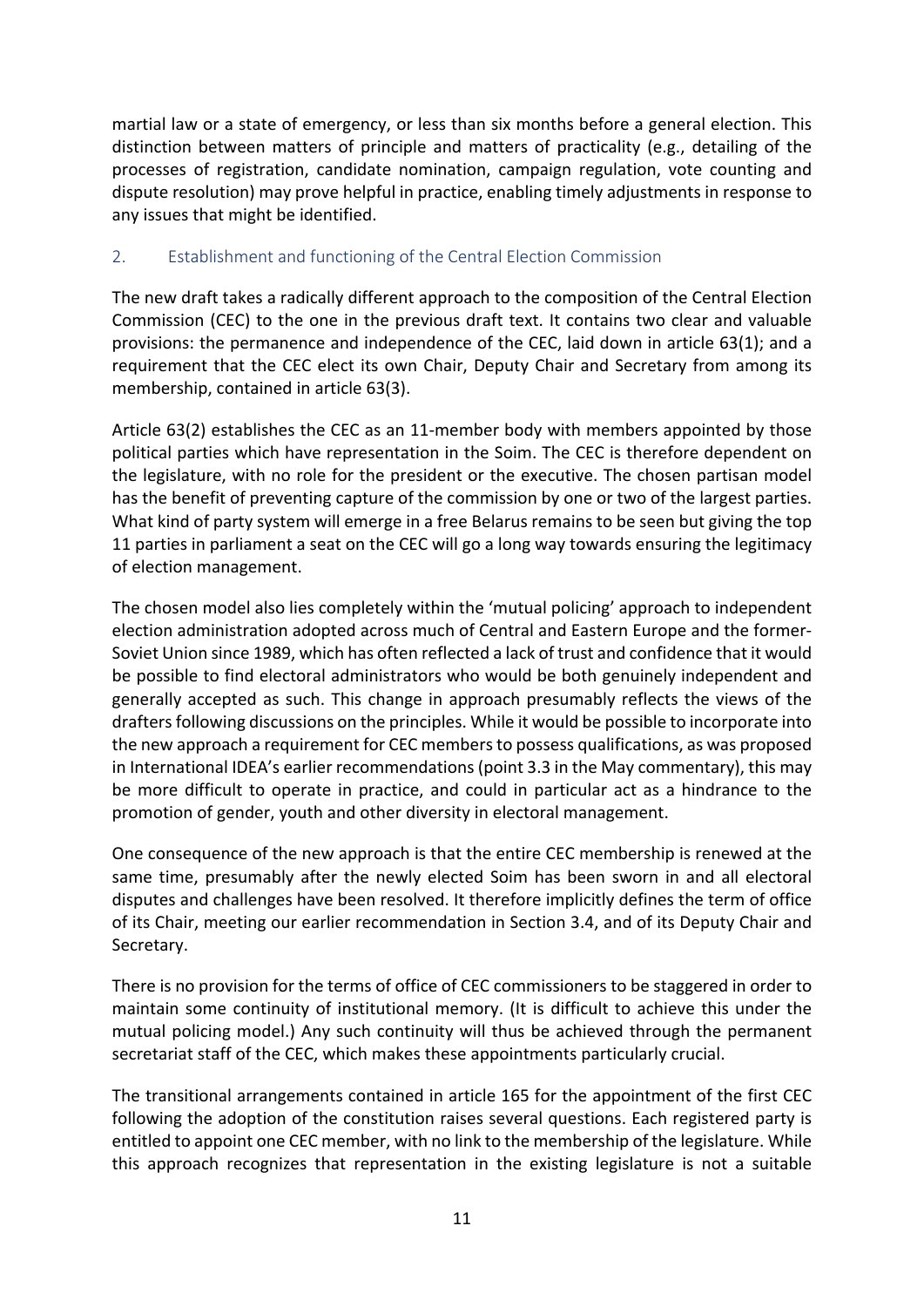criterion: what will be the requirements for registration of a political party at this point? What will stop parties, either new or old, from forming fake or shell parties for the specific purpose of gaining additional CEC members? Is it possible that the new CEC will be so large as to be unworkable?

It is acknowledged that the situation in Belarus is unique, and that there are limited applicable examples of international practice on the establishment of an interim election administration body on which to draw. If alternative or adjusted approaches on the above were to be sought, it might be useful to consider the option of opening up CEC membership to parties that have reregistered by a certain deadline, ideally according to new liberalized rules. Another option would be to have a council of registered parties make the appointments to the transitional commission. Requiring some level of consensus among the parties could lead to a moderate and relatively independent commission. This approach also reduces the likelihood of there being too many members and could also be considered an option for the model of representation for the permanent CEC.

In addition, as the consolidation of democratic political forces takes place, it might even be conceivable to aim for representation in the interim CEC of what would be regarded as the key or largest political forces rather than the entire political spectrum. Additional representation of candidates could be provided for, and the involvement of reputable independent experts from academia, civil society or institutions could be considered as a balance to political representation.

**Recommendation:** *Consideration could be given to reviewing the transitional provisions to ensure clarity of CEC member appointment procedures.*

#### 3. Electoral System

Articles 70(1) and 70(4) establish a Soim of 220 members elected by the Party List system of proportional representation with constituencies based on local self-government units. This entrenches more detail than the previous draft, as commented on in section 3.7 of the earlier commentary but might be a move by the drafters to ensure that the direction of change encapsulated in the new Constitution is given maximum protection.

Article 70(4) may however raise a question related to the definition and size of local selfgovernment units. If many of the units to be used as constituencies are rural areas that have electorates that qualify them for only a small number of seats—say one or two, the List PR system is not likely to work in the way that is presumably intended. Single-member constituencies will function in a majoritarian manner; two-member constituencies may either give two seats to a locally very strong party, or one seat each to the top two parties—perhaps tending towards the creation of an inbuilt bias towards the second strongest party, as illustrated by the operation of the recently replaced electoral system in Chile.

**Recommendation:** *To enable the List PR system to produce roughly proportional results, it may be necessary either to create multi-member electoral districts that combine two or more local self-government units, or to define local self-government units in a way that ensures they are large enough to qualify for multi-member representation.*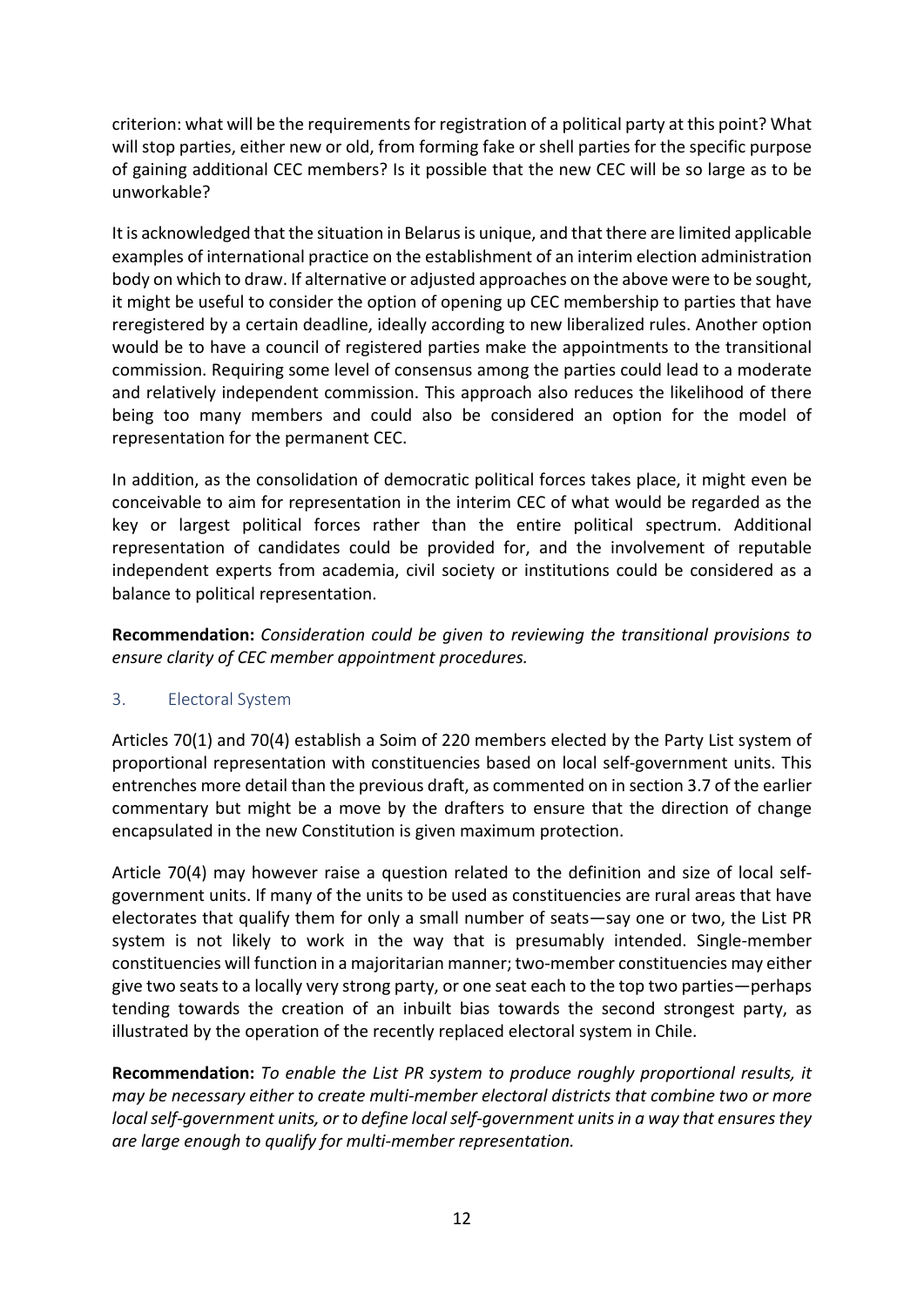In line with international standards, it would also be necessary to address the question of which body will be responsible for determining and adapting constituencies in order to ensure equality of voting power between them. It is also recommended that the intervals within which a review of constituency sizes and boundaries should take place should be stipulated (e.g., after each population census, if this happens, or every ten years). Related provisions can feature in the constitution but may also be addressed in election legislation.

While the electoral system for the Soim is specified in detail, there is no specification of the electoral system for local self-government units. This will presumably be contained in the organic law on local self-government envisaged in article 109(4).

#### 4. Terms of office

The new draft retains the five-year term for the office of the President (art. 90(1)) alongside the four-year term of the Soim (art. 71(1)). In noting that the president appears to retain some significant powers in the new draft, especially in foreign affairs and the security field, the changing relationship between the president and the Soim over a 20-year cycle of elections raised in the May commentary in the second part of section 3.8 retains its relevance.

In terms of synchronization of the two terms to make it less likely that power is consolidated by one side, one option might be to offset presidential elections and Soim elections by two years, holding each at the midpoint of the term of office of the other. This would, however, require a two-year term of office for either the initial president or the initial Soim. If the aim is to constrain the standing and perception of the role of the presidency, the former may be more useful.

#### 5. Appeals of CEC decisions

Article 60(2) of the current draft provides for appeals against election results to the Supreme Court. This addresses an earlier International IDEA recommendation in section 3.2 of the May review. However, unless there is a translation issue, which body makes the initial decision on the results of the election remains unclear. It might be understood that this falls within the purview of the election commissions, but this is not clearly stated in article 62(1).

**Recommendation:** *Consideration could be given to stipulating in article 60(2) that it is the duty of election commissions to announce the results of elections in a timely manner, to make clear that the commissions make the initial announcement of results.*

In addition, article 60(2) stipulates that 5% of the voters will be able to appeal, but the text does not make it clear how these 5% will be selected and validated. Are these to be signatories in a joint claim? How will the fact that they voted be validated and by whom—the courts or the CEC?

#### 6. Early elections

The new provision on early elections to the Soim addresses a prior recommendation (3.9) by removing the previous provision prohibiting further early elections within six months of early elections. The provision is vague, however, and the definition of an 'exceptional case' for the Soim to call an early election under article 72(1) is still unclear. The same formulation is used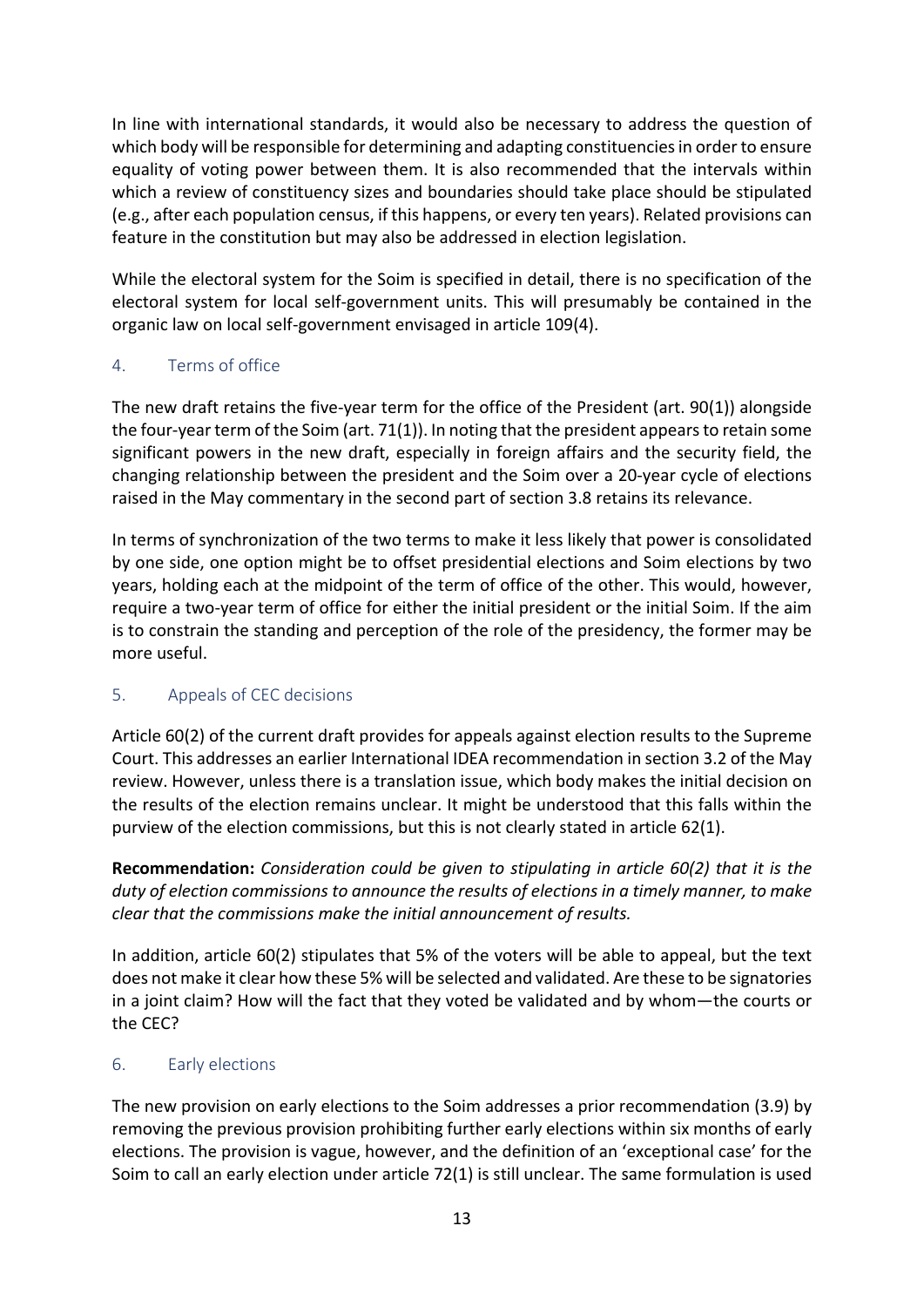in article 118(2) with regard to early elections to representative bodies of local selfgovernment. To avoid litigation on the basis of this formulation, consideration could be given to omitting it while retaining the envisaged procedural thresholds.

In addition, the electoral provisions related to local self-government (arts 111 and 118) appear to raise the same issues in relation to early elections at the local level. Section 5.2 of the May commentary remains equally relevant when considering the new draft.

#### 7. Observation

It is welcome that the new draft maintains in article 58 the previous approach to the observation of elections. However, it does not take on board recommendation 3.1 from the May 2021 commentary. In particular, consideration of including a safeguard against 'fake' observation was recommended. Consideration could be given to addressing this aspect through sub-legal regulation, including future CEC regulations. This could include more concrete provisions on how procedurally the activities and/or accreditation of such 'fake' observers could be prevented.

It may also be worth considering how the provisions in article 58—as well as other provisions related to electoral rights contained in articles 54–62—are applicable to referendums.

**Recommendation:** *Consider clarifying how provisions on observation and other relevant guarantees of electoral rights are applicable to referendums and reflecting this accordingly in the draft.* 

#### 8. Bribery of voters

Current article 57 prohibits the bribery of voters. There is no reason to restrict this prohibition to 'candidates, political parties and any person directly or indirectly in the election campaign'. The text could just say that the bribery of voters is prohibited.

**Recommendation:** *Consider reformulating article 57 to provide for a blanket prohibition of bribery of voters as a principle. Consider extending this to undue influence, and also to threats.* 

#### 9. Referendum

The responsibility for calling a national referendum is given to the CEC in article 66(1). The timetable will presumably be specified in the organic law required by article 68(1). This addresses the previous International IDEA recommendation 3.6 from the May commentary in relation to the previous article 91.

The exclusion of potential subjects from a national referendum has been clarified and extended in article 66(4). These do not include the declaration and abrogation of a state of emergency or a state of war or peace. If this has not been debated in-depth and rejected by the drafters, it may be worth reconsideration.

Article 67(2) prohibits local referendums on matters 'within the exclusive competence of the representative body of local self-government', presumably as defined in article 112. Much of the content of article 112 is sensibly excluded from local referendums. However, the exclusion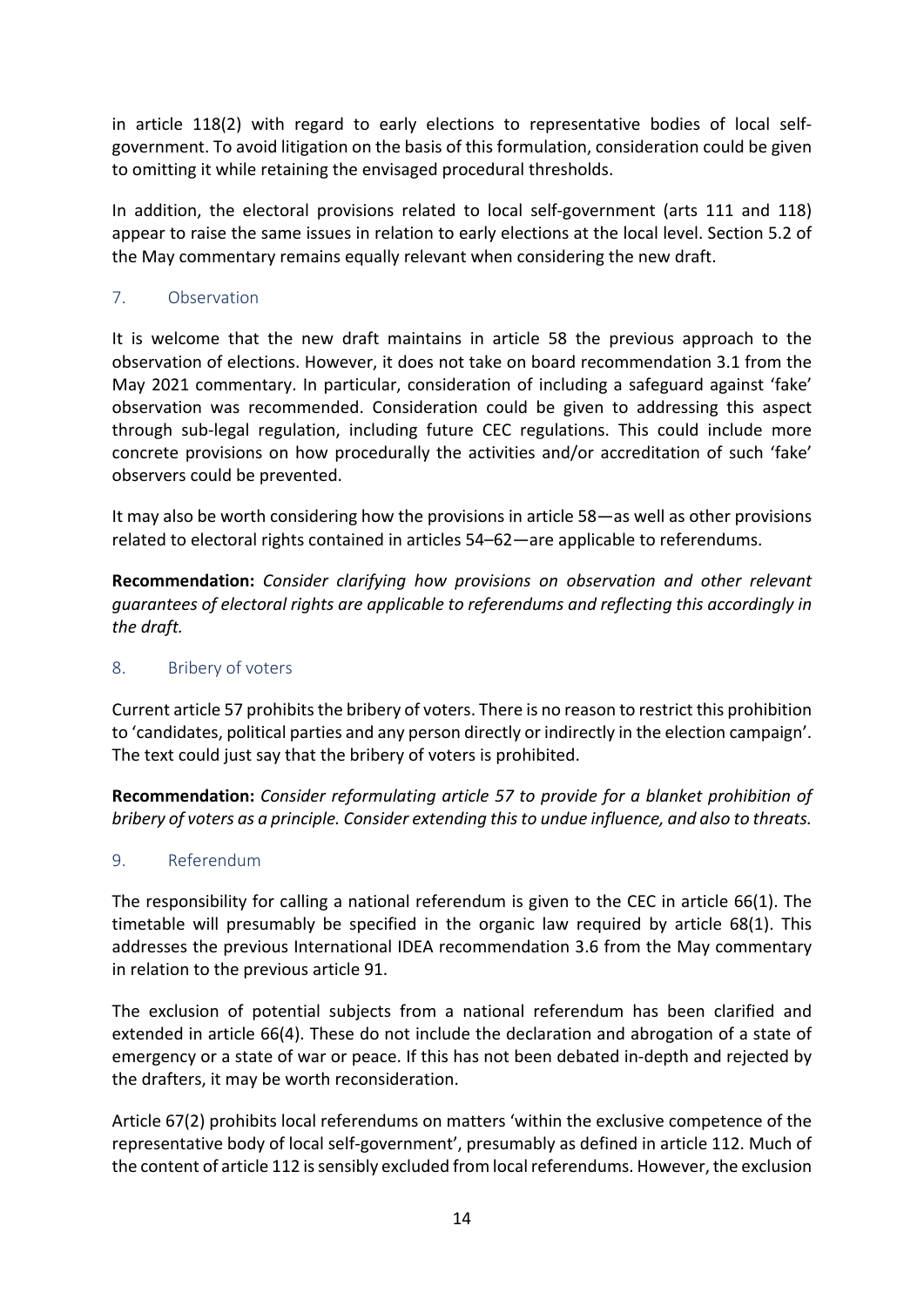of local development programmes (and consequently policy) in article 112(1)1.4 and of decisions pertaining to local symbols in article 112(1)1.7 from local referendums might not be warranted and could be reconsidered.

#### C. Executive, legislature, and local self-government

#### 1. The Soim

Article 76 granting immunity to members of the Soim for statements, voting and activities in the performance of their duties is a welcome addition to the draft. It may however be weakened in practice by the exception regarding 'responsibility for insult or slander' at the end of article 76(1), as this clause could be (mis)used to stifle members by means of spurious legal action. In principle, including exceptions alongside immunity provisions is not recommended as members could in any case be held accountable for any crime, subject to the lifting of immunity by the Soim.

In many countries, immunity can be lifted in cases of criminal activity, but only by a decision of parliament, often involving a supermajority. In Finland, for instance, immunity can only be lifted by a five-sixths majority. Currently, the draft simply states at the 'consent of the Soim', which presumably means that the normal decision-making procedure would apply. This would allow a majority party to easily remove the immunities of opposition parliamentarians, enabling possible legal harassment.

**Recommendation:** *It may be worth reviewing the procedures for lifting immunity and, with regard to the exception in article 76(1), considering an exemption from this provision for statements made by members in the chamber of the Soim while in session.*

Article 77(5) concerns closed sessions of the Soim. No discretion is envisaged for the chairperson to hold a closed session without a three-fifths vote, but there may be circumstances in which this is desirable. As drafted, the provision seems to prevent the law from providing the chairperson with sole discretion for ordering a closed session under all circumstances. Consideration could be given to granting the Chairperson such discretion in cases provided for by law.

Article 80(2) on interpellation includes the right to submit an enquiry not just to executive branch officials but also to any 'body of the Soim'. This raises the question of what is contemplated here. This provision could unduly complicate internal parliamentary work if a committee has to answer interpellations from subgroups of legislators while it is engaged in in its internal work.

Article 81(3) on organic law does not mention the organization of the Constitutional Court. It is also possible that subsection 81.3.6 on the judicial system might not cover the Constitutional Court since that body is the subject of its own special Chapter 10 and not included in Chapter 9 on judicial powers.

#### **Recommendation:** *Consider adding the Constitutional Court to article 81(3).*

Article 83 refers to the right of the public to make proposals to the legislature. However, subsection 3 does not refer to the procedure for making legislative proposals, but only to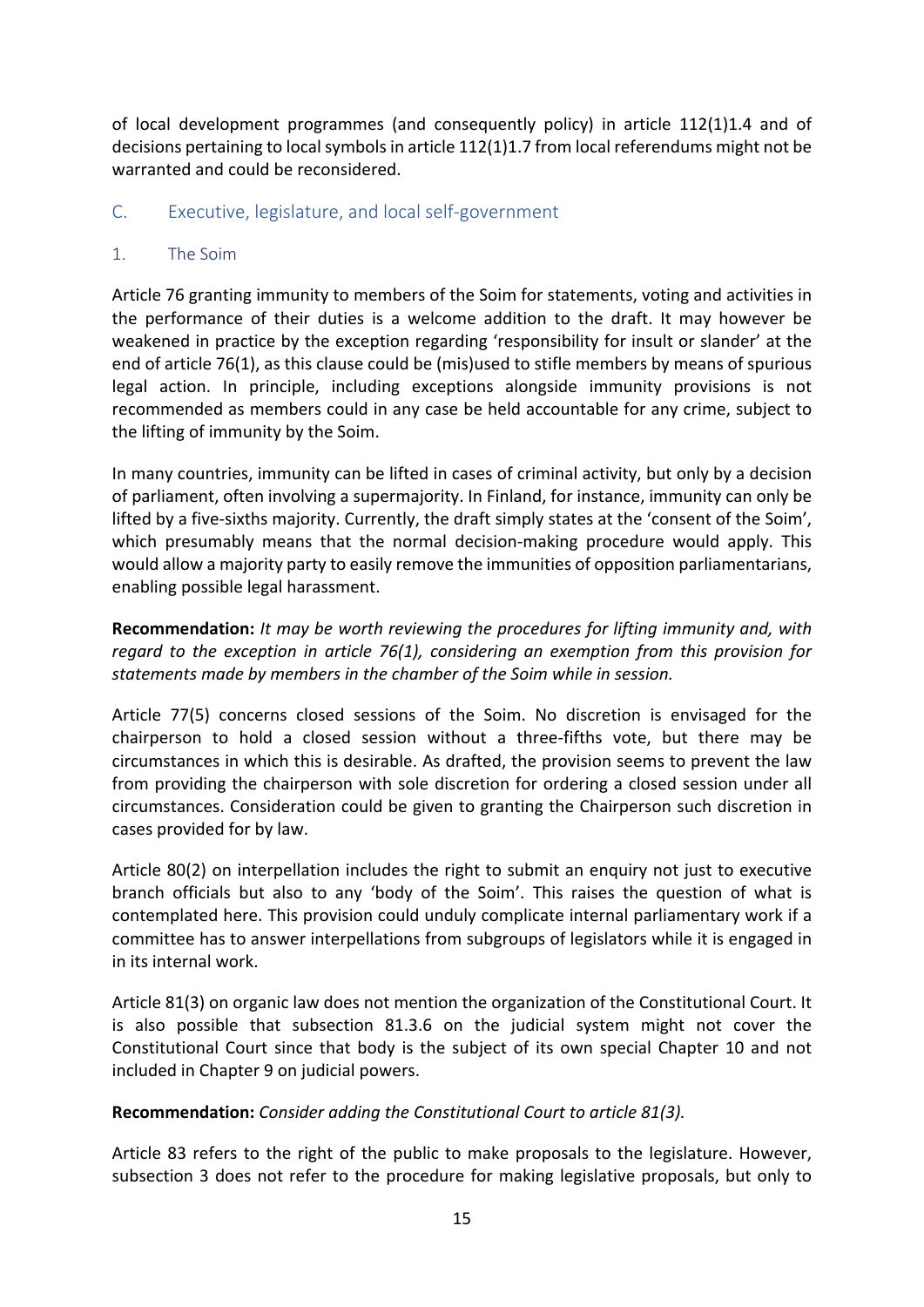'draft laws'. Typically, a proposal is more general than a draft law, which implies specific legal language.

#### **Recommendation:** *Consider including the word 'proposals' in article 83(3).*

Article 88 states that the Soim Rules of Procedure have the 'effect' of organic law. The Constitution does not state any 'effect' of organic law, but only a special procedure for its adoption. If adopting or amending the Soim Rules of Procedure requires an absolute majority of members of parliament, this is fine, but that should be stated clearly in article 81(3), which only refers to the 'organization and activity' of the Soim and makes no mention of 'Rules of Procedure'.

#### 2. The president

The draft has made an obvious choice in favour of a weaker president than the text reviewed in May. The veto power over legislation can be overcome by an absolute majority of members of parliament, rather than three-fifths as in the previous draft. As noted previously, this weak but directly elected presidency could create some problems, but the drafters recognize this and are willing to take the risk.

Article 90 refers to the procedure for electing the president, using a two-round system. Articles 90(7), 90(8) and 90(9) all refer to the second round, but it is not clear from the text of the latter two provisions that this is the case. If article 90(9) is read on its own, it could be seen as covering the first round.

#### **Recommendation:** *Consider combining these three provisions into a single sub-article.*

Article 92 covers early termination of the president's powers, and states that she or he can resign at any time. However, article 87 requires the Soim to accept the resignation by an absolute majority. This raises the question of what would happen if a president resigned but this resignation was not accepted.

In addition, article 92(3) stipulates that the decision on early removal of the President from office by the Soim is made 'on the basis of the conclusion of a specially created commission'. It would be advisable to stipulate who in the Soim, and by what majority, may propose the formation of such a commission, and how it would be established and composed.

Article 95(1)3 states that the president can return the law with his 'objections'.

**Recommendation:** *The word 'objections' should be harmonized with article 86(2), which refers to the president's 'comments and proposals'.*

With regard to article 95(2), consideration could be given to clarifying whether a president may refuse proposals on appointments by the government and, if so, on what conditions.

#### 3. The government

Article 100 provides for deputy prime ministers but leaves it unclear whether there is any limit on their number.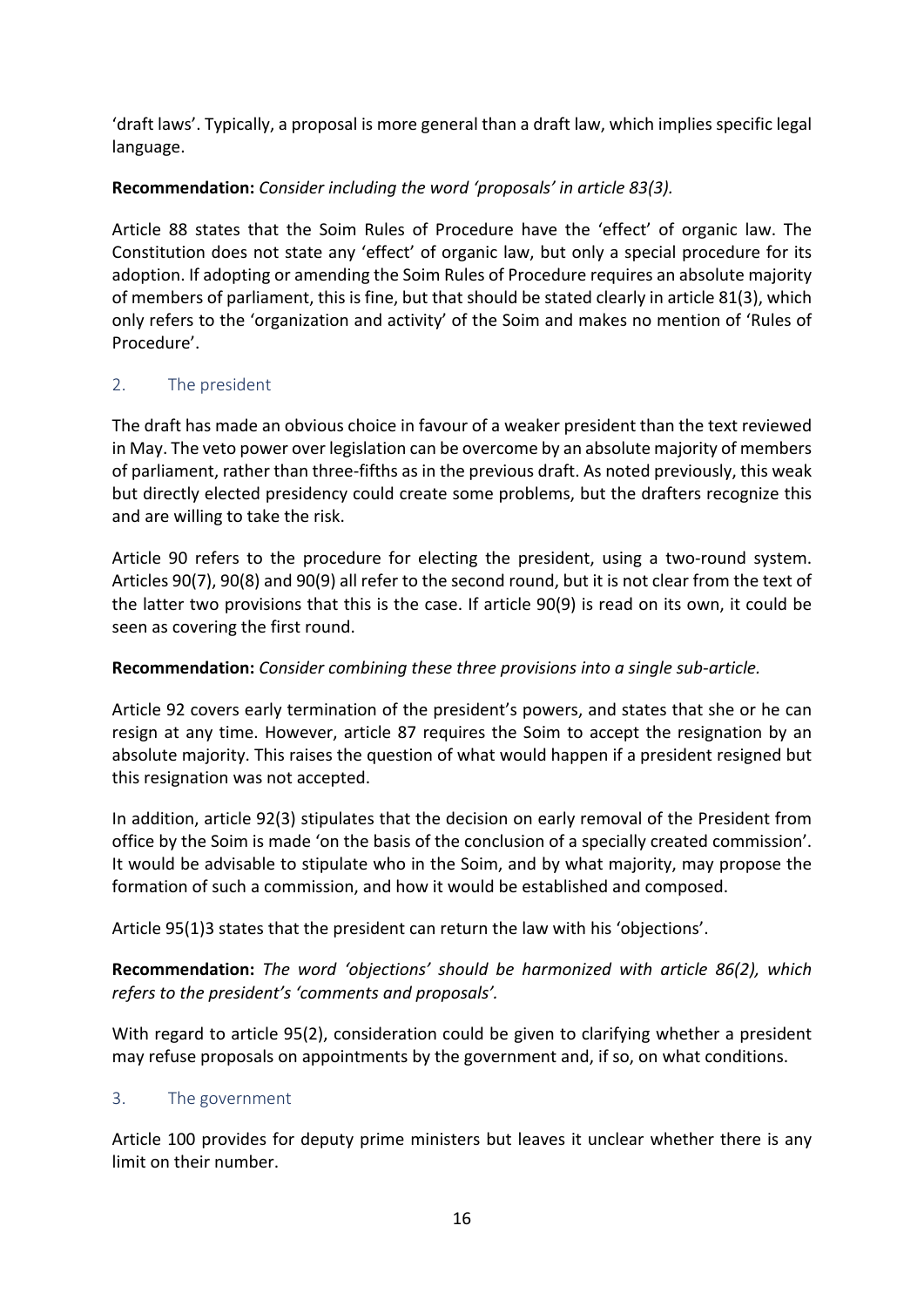Article 101 provides that members of the government are responsible for any decisions by the government for which the member voted. This appears to imply that votes in cabinet will be public, although there appear to be no provisions for such voting elsewhere in the Constitution.

Article 101(3) provides that a member of the government may not be arrested or otherwise deprived of his or her personal liberty without the consent of the Soim. Consideration could be given to stipulating the applicable majority required.

Article 102(1) provides for the nomination of a new prime minister within a month of the date of resignation of the current prime minister. The first election under this Constitution is not likely to involve the prior resignation of a prime minister. It is therefore suggested that the text should read: 'no later than one month from the date of resignation of the prime minister or the date of the general election'. Alternatively, the first election under the new Constitution could be covered by transitional provisions. Consideration could also be given to clarifying whether this provision applies in cases of the removal, resignation or death of a prime minister.

Many parliamentary constitutions require an investiture vote on the government once all ministers have been named. The drafters might consider this. As it stands, the prime minister's appointment requires an absolute majority of members (art. 102(4)) but there is no vote on the government as a whole.

#### 4. Local self-government

Local government powers and structures will be determined by law. The processes for the definition and delineation of local self-government units and administrative-territorial units discussed in section 5.1 of the May commentary have been made much clearer throughout the new draft. However, article 112(1)1 states that the local representative body will approve the 'structure' of the executive body for local self-government. Does this mean different localities could experiment with different structures? For example, the executive could be multi-member or have a shorter term in one region that in another.

Further questions arise in this regard. To what extent (if any) is it intended that executive positions be elected? Is there any thinking about directly elected executive mayors, with roles and powers which (as implicit in 112(1)2) would presumably have to be defined in national legislation? Can each local self-government unit determine its own answers to these questions? Or is the thinking that all local government should be parliamentary? Drafters could consider what approach is envisaged to the above and clarify this in the text as appropriate.

Modification is recommended of article 112(1)3, which allows the representative body to cancel decisions of the executive body if they are incompatible with legislation. There is no problem assigning this power to the representative body, but it is not an 'exclusive' power (as referred to in the title of the article), since a court can also nullify decisions of the executive body that are incompatible with the law, as per article 116.

In addition, it may be worth checking whether the provisions in articles 109(1) and 109(2) would operate to exclude the use of article 67 to call local referendums on the establishment,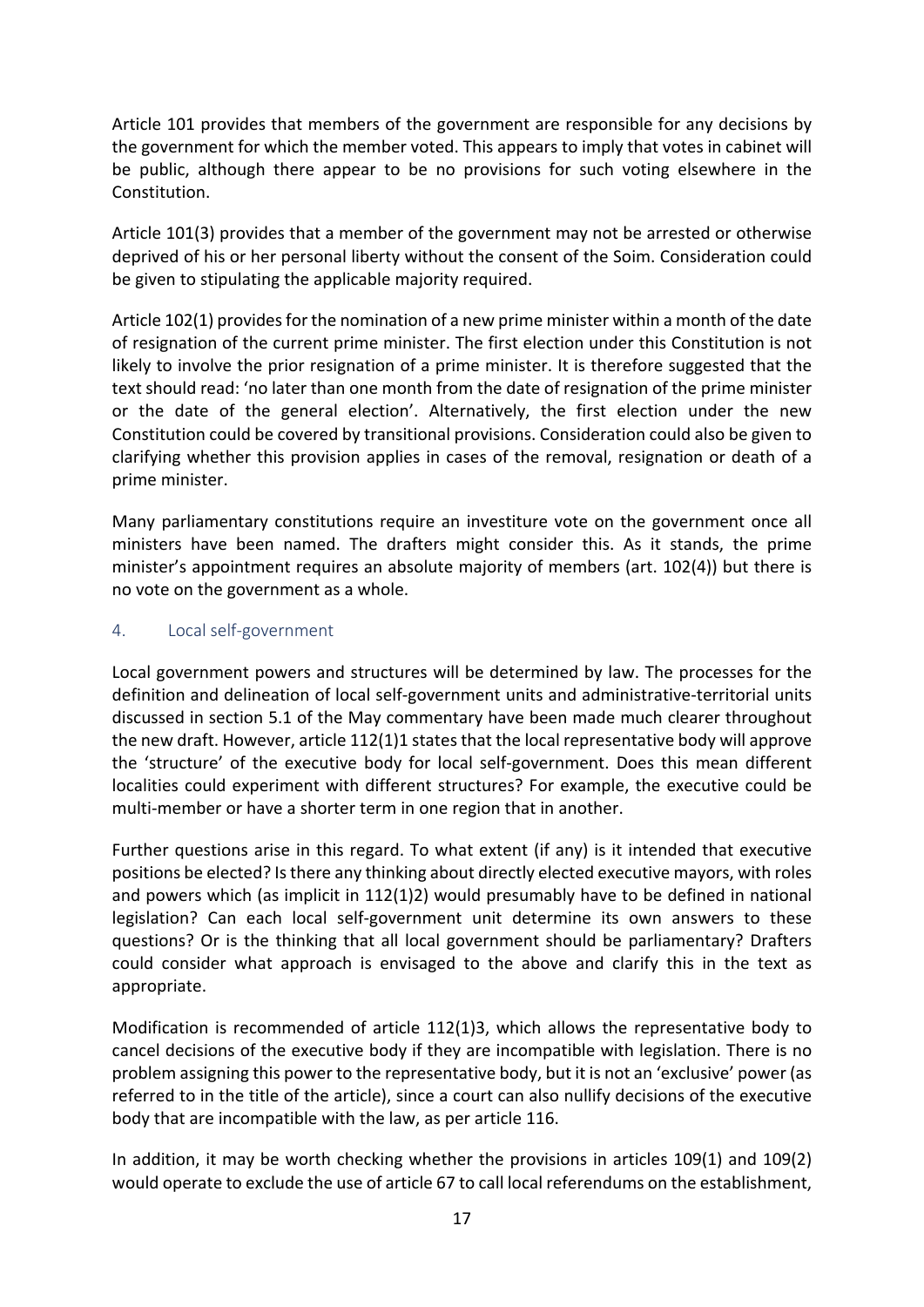amalgamation or amendment of local self-government authorities and/or on their boundaries.

Positively, the recommendation in section 5.3 of the earlier commentary on the powers of local government has probably been addressed by the addition of the exclusive competence to approve development programmes in article 112(1)1.4. The recommendation in section 5.4 on the need to specify a public audit function for local self-governments is covered by the new provision in article 112(1)1.9.

#### D. Judicial authorities

The judiciary is organized under Chapter 9 and Chapter 10 of the draft Constitution. Chapter 9 deals with the courts in general and Chapter 10 with the Constitutional Court specifically. In general, the articles are well drafted, but some questions remain that are worthy of consideration.

Paragraph 3 of article 119 on the judicial system states that the judicial system is based on the 'principles of territoriality and specialization' but the definition of these principles is not entirely clear.

Judges are chosen by the National Council of Justice. It would be advisable if the 'irremovability' or 'security of tenure' of judges were explicitly stated under article 122. This is a particularly important principle since, under section 4, judges may be dismissed if they refuse to be moved to another court or when a court is 'reorganized'. Such articles may be subject to abuse and therefore would benefit from reinforcement of the principle of irremovability. It is positive that it will be possible to appeal in court against a decision on the removal of a judge.

**Recommendation:** *Consider explicitly providing for irremovability or security of tenure for judges.* 

#### 1. National Council of Justice

Article 125 sets up the National Council of Justice as a professional non-political body for the selection of judges. This approach safeguards the body and its members against political influence. Article 125(9) lists the tasks of the National Council of Justice. Consideration could be given to adding the 'promotion and transfer' of judges. It is assumed that this is also the intent of the drafters, as many such councils have this power. However, if the idea is to allow promotions to be handled by the Supreme Court, the drafters should make this clear.

#### 2. Constitutional Court

Article 127 apparently sets up the Constitutional Court in the following manner: five judges of the Constitutional Court are appointed by the Soim on the recommendation of the president; five are appointed on the recommendation of the chairperson of the Soim; and five are appointed on the recommendation of the chairperson of the Supreme Court. There must be at least two candidates for each vacancy. This would appear to be a relatively large body for a court dealing only with constitutional matters. However, this article, perhaps by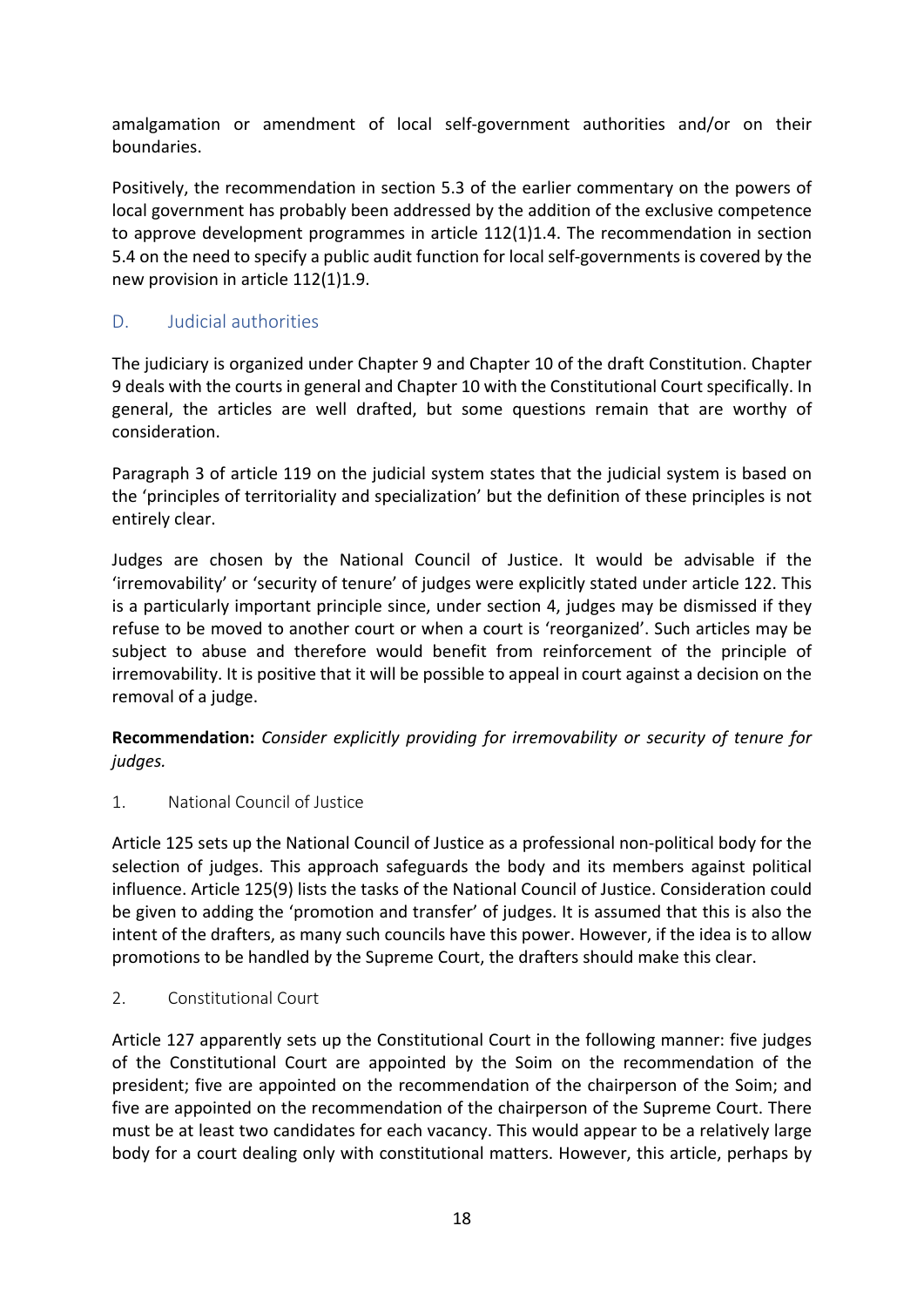reason of translation, is not written in a way that makes the process of establishing the court immediately clear.

**Recommendation:** *Consider clarifying the procedures for the appointment of the Constitutional Court.*

The Constitutional Court is renewed one-third at a time every three years, which ensures that the composition of the court overlaps but is not completely congruent with the terms of office of both the President and the Soim.

The individual complaints procedure is welcome, as is the opportunity for the Commissioner for Human rights to submit a claim to the Constitutional Court.

However, article 128 proposes various types of actions that the Constitutional Court can take. On cases submitted by the president or by one-fifth of the Soim, it takes a 'decision' (para. 1.1). In the next paragraph, however, the Constitutional Court may 'consider' the issue of compliance based on a motion from the same actors (para. 1.2). Meanwhile, it can also 'consider' the constitutionality of law from lower courts (rather than 'deciding' on this, para. 1.3). For the Commissioner on Human Rights, the Constitutional Court 'examines' the constitutionality of laws (para. 1.4) but for individuals it again 'considers' constitutionality (para. 1.5). It also 'considers' (para. 1.6) disputes concerning the powers of various authorities, such as the CEC, the Commissioner for Human Rights and the Anti-Corruption committee, among others.

#### **Recommendation:** *The manner in which the Constitutional Court hands down its decisions and the weight of these decisions would benefit from clarification.*

In an abundance of caution, it might also be recommended to make clear in article 124 that a lower court that has asked for an opinion from the Constitutional Court about the compatibility of a normative legal act with the Constitution *must* apply the decision of the Constitutional Court. This is not optional. This has been an issue in many countries that have adopted this system. The problem is exacerbated by article 128(1)3, which states that the Constitutional Court will 'consider the issue of constitutionality' in this process. Does this mean that the Constitutional Court does not 'make a decision' on constitutionality when it is referred by an ordinary court? Article 128(1)1 uses the language of 'decision' when the request to the Constitutional Court comes from the president, the government or one-fifth of parliamentarians.

Furthermore, the Constitutional Court has the right to 'suspend the application of normative legal acts' under article 128(3). Does this provision allow the Constitutional Court to do this in the cases where an ordinary court has made the referral? The interaction of constitutional procedure with ordinary judicial procedure is tricky, and careful, clear drafting will prevent controversy down the line.

#### 3. Prosecutor

The draft Constitution appears to be quite well written with regard to the Office of the Prosecutor, but the Venice Commission has commented that not much detail is needed at the level of the Constitution. In fact, all that would be required would be: 'A guarantee of the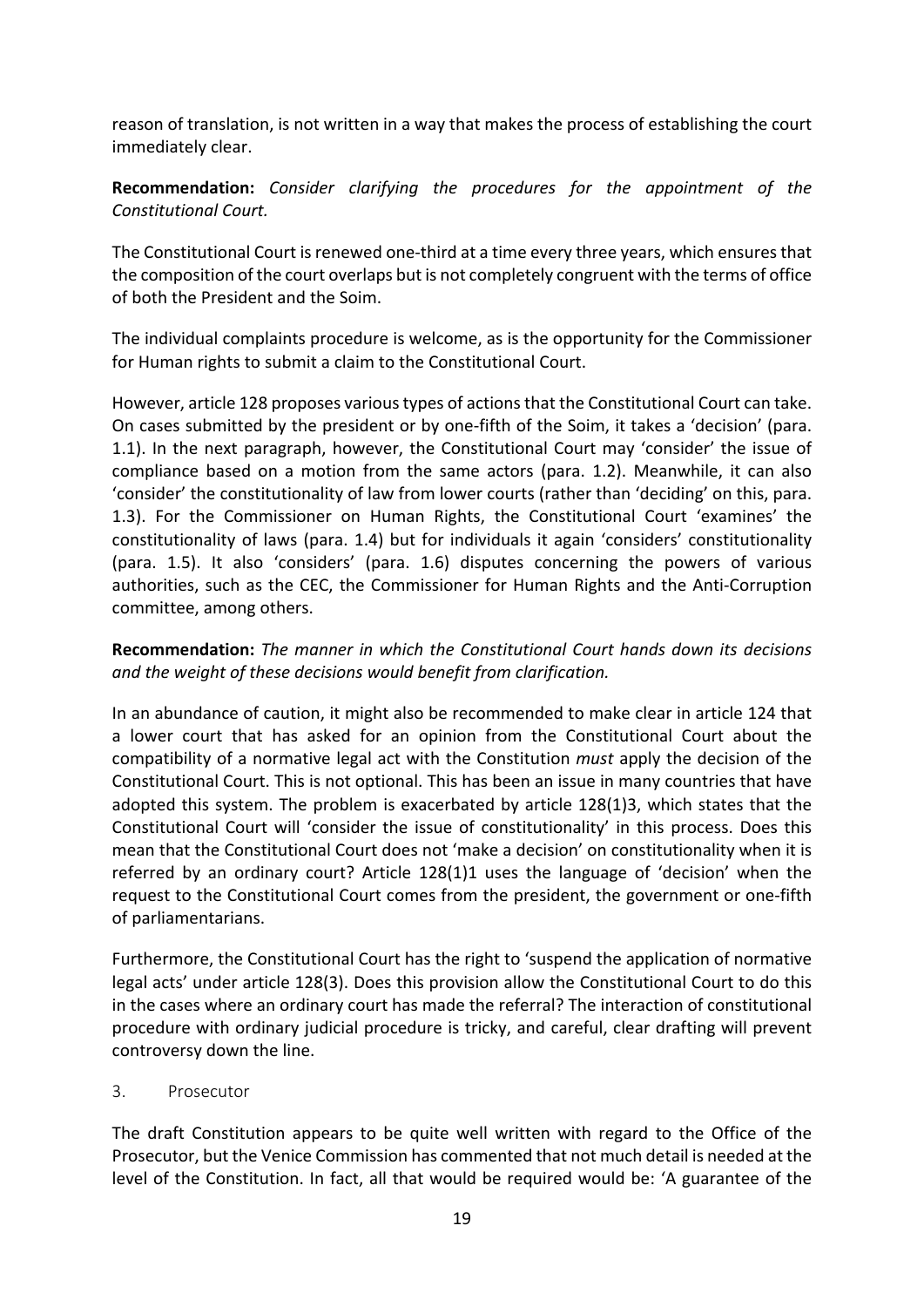independence of the general prosecutor of the Republic in the performance of his/her functions; the method of his appointment; the method of his removal from office'.10

**Recommendation:** *Consideration could be given to making explicit reference to the independence of the prosecutor and to his/her removal from office. Currently, only the manner of appointment is found in article 131.*

The above point on the need to clearly outline the grounds and procedures for removal from office is also applicable to several other institutions discussed below, such as the Control Chamber (art. 141) and the Commissioner for Human Rights (art. 137).

#### E. Other institutions

#### 1. The Bar

It is not usual for a constitution to contain regulations concerning the bar and this is normally left to ordinary laws. However, it is both understandable and positive in the case of Belarus to lay down the foundations for a Bar Association, as a special type of association that does not fall under the protection of article 11 of the European Convention on Human Rights, on the grounds that it does not comply with the requirements for voluntariness and independence from the state.<sup>11</sup> The provisions on ensuring accessibility to and avoiding nepotism in such a body are therefore welcome.

#### 2. Commissioner for Human Rights

The section related to the Commissioner on Human Rights is well written and in line with both international law<sup>12</sup> and good practice. This is essential as the draft Constitution establishes that the Commissioner and his or her deputies and staff should enjoy immunities in the execution of their mandate and their powers to request and receive responses from various authorities regarding their adherence to human rights.

#### 3. Government finance

Article 157 provides for fiscal responsibility, along the lines adopted by various countries in the aftermath of the global financial crisis. Keeping debt to a ratio of 40% of gross domestic product, however, is very strict, and only about one-third of countries would meet this standard. Germany, China, Ukraine and most developed countries have higher ratios. It is not immediately clear why such a rigorous approach is necessary or warranted in the case of Belarus.

<sup>&</sup>lt;sup>10</sup> Compilation of Venice Commission Opinions and Reports on Prosecutors II, Level of Regulation: Constitutional and Legislative CDL-PI(2015)001, p. 4.

<sup>&</sup>lt;sup>11</sup> OSCE-ODIHR Guidelines on the Freedom of Association (2014), para. 81.

 $12$  UN Paris Principles relating to the Status of National Human Rights Institutions, 1993 and the Principles on the Protection and Promotion of the Ombudsman Institution ('The Venice Principles') CDL-AD(2019)005.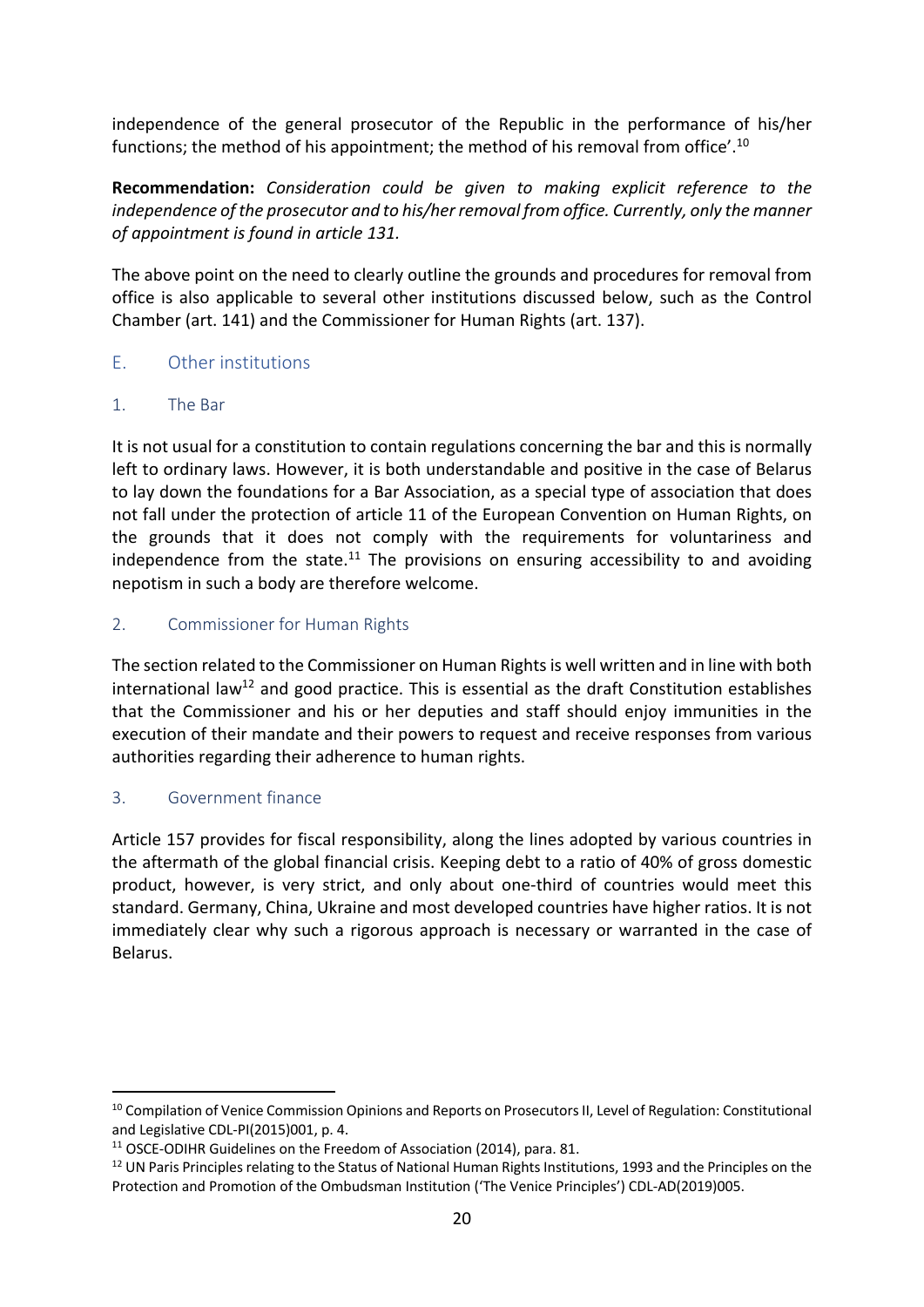#### F. Amendments to the Constitution and transitional provisions

#### 1. Amendment to the Constitution

Article 160 provides for amending and supplementing the Constitution (para. 1). The method of amendment proposed is by a majority of no less than three-fifths of the constitutional number of deputies in the Soim. However, this does not apply to Chapter 1 on the Fundamentals of the Constitutional Order, which must go to a referendum.

In cases where a new Constitution is planned to be adopted or there are amendments that comprehensively change the structure of a constitution or affect its fundamentals, it may be appropriate to organize a referendum. However, as mentioned above, this should necessarily be preceded by a phase in which parliament discusses and debates the new text, and subsequently adopts it by a reinforced majority. The draft Constitution should provide for meaningful parliamentary debates and for the adoption of constitutional revisions (either partially or entirely replacing the existing constitutional norms) within a clearly defined timeframe and procedure for a qualified vote.

It is positive to note that that a parliamentary vote cannot be circumvented by resort to a referendum by the executive (art. 161). Also worthy of note is the involvement of the Constitutional Court in the process of amendment (art. 160). While such involvement is envisaged in the constitutions of several states, it should be subject to certain conditions.<sup>13</sup> The Constitution should clearly define the scope of such involvement, such as whether the court is reviewing procedural or substantive aspects of the reform; and define the authorities responsible for requesting such a review, as well as the timeframe for it, and the consequences in case the Constitutional Court's vote/opinion is negative or absent. It appears that the draft Constitution has established all these processes bar the last, which is what happens should the Constitutional Court provide a negative decision. *Consideration of this additional aspect is recommended.*

#### 2. Transitional and Final Provisions

The transitional and final provisions set out a clear path post-referendum to a new Constitution. The slight variation seems to be the manner in which the National Council of Justice is nominated for the first time, as this involves nomination of one-third of the members by the Soim (political nominations). However, these nominations would be from among international experts, presumably to assist the start of a new era in the judiciary.

Article 164(3) outlines a schedule of activities that follows the adoption of the Constitution and applicable deadlines. It might be prudent to take account of the challenges of complying with this timeline if the first elections after the adoption of the constitution take time.

Under article 165(3), the CEC would have to be appointed and would then have 60 days to decide on the date of elections, which could take up to five months from the date of adoption of the Constitution under article 166, as preparations may be needed. The Soim may

<sup>&</sup>lt;sup>13</sup> The Venice Commission Report on Referendums, CDL-AD(2010), para. 58.